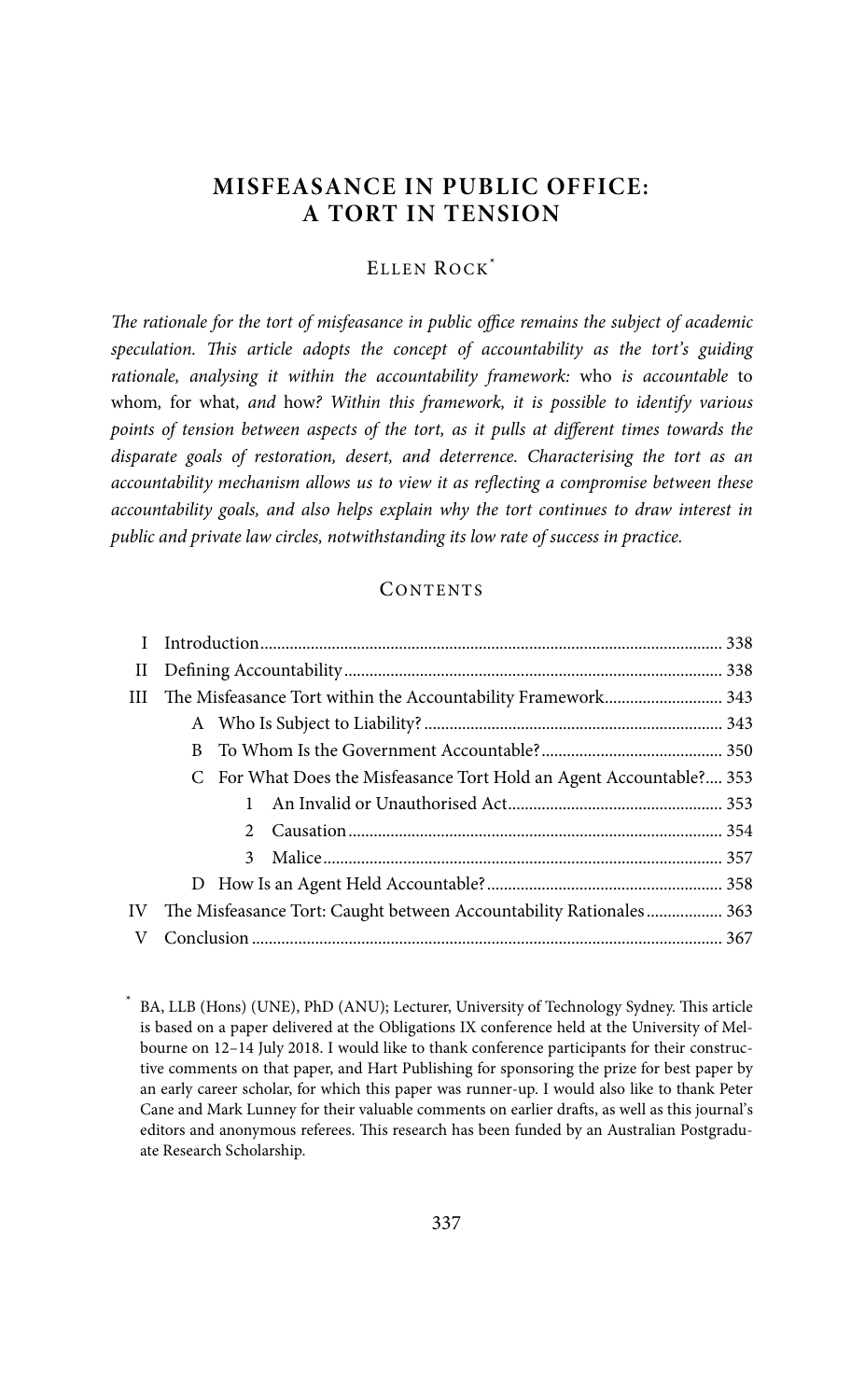#### I INTRODUCTION

The tort of misfeasance in public office occupies an uncomfortable position in the private law sphere. Tortious in form, it is a cause of action commenced by individuals for the purpose of repairing harm occasioned by a breach of obligations. Moves to reclassify it as a 'public law tort'<sup>1</sup> reflect some of its more anomalous features — most notably, the significant hurdles imposed by the high-grade mental elements that restrict liability to knowing or subjectively reckless behaviour; the narrow meaning of 'public office'; and the application of principles of vicarious liability. This article explores the concept of accountability as a possible rationale for the misfeasance tort and asks whether adopting this view might assist in explaining some of its more anomalous aspects. Accountability theorists analyse mechanisms within the framework of who is accountable to whom, for what, and how? This article adopts that accountability framework to examine the shape of the misfeasance tort. Having done so, it is possible to identify a number of points of tension in the tort, where it pulls towards different goals of accountability: restoration, desert and deterrence. This article concludes that, when conceptualised as an accountability mechanism, the misfeasance tort reflects a compromise between these various rationales for accountability. So, for instance, we can view the high-grade mental element of malice as accommodating the desert rationale (in preference to the restoration rationale), and the requirement of proof of damage as accommodating the restoration rationale (in preference to the desert rationale). Ultimately, thinking of the tort of misfeasance in public office as an accountability mechanism may assist in explaining why the tort remains a focus of fascination for public and private lawyers alike, notwithstanding that public officials are only rarely held accountable for the wrong that it reflects.

#### II DEFINING ACCOUNTABILITY

The literature on accountability is replete with competing definitions.<sup>2</sup> While almost universally regarded as a desired feature of modern democratic

<sup>&</sup>lt;sup>1</sup> Mark Aronson, 'Misfeasance in Public Office: Some Unfinished Business' (2016) 132 (July) Law Quarterly Review 427, 428 ('Unfinished Business'); Donal Nolan, 'A Public Law Tort: Understanding Misfeasance in Public Office' in Kit Barker et al (eds), Private Law and Power (Hart Publishing, 2017) 177; Donal Nolan, 'Tort and Public Law: Overlapping Categories?' (2019) 135 (April) Law Quarterly Review 272 ('Tort and Public Law').

<sup>&</sup>lt;sup>2</sup> See generally Ellen Rock, 'Accountability: A Core Public Law Value?' (2017) 24(3) Australian Journal of Administrative Law 189, 192–3 nn 14–38 ('A Core Public Law Value?').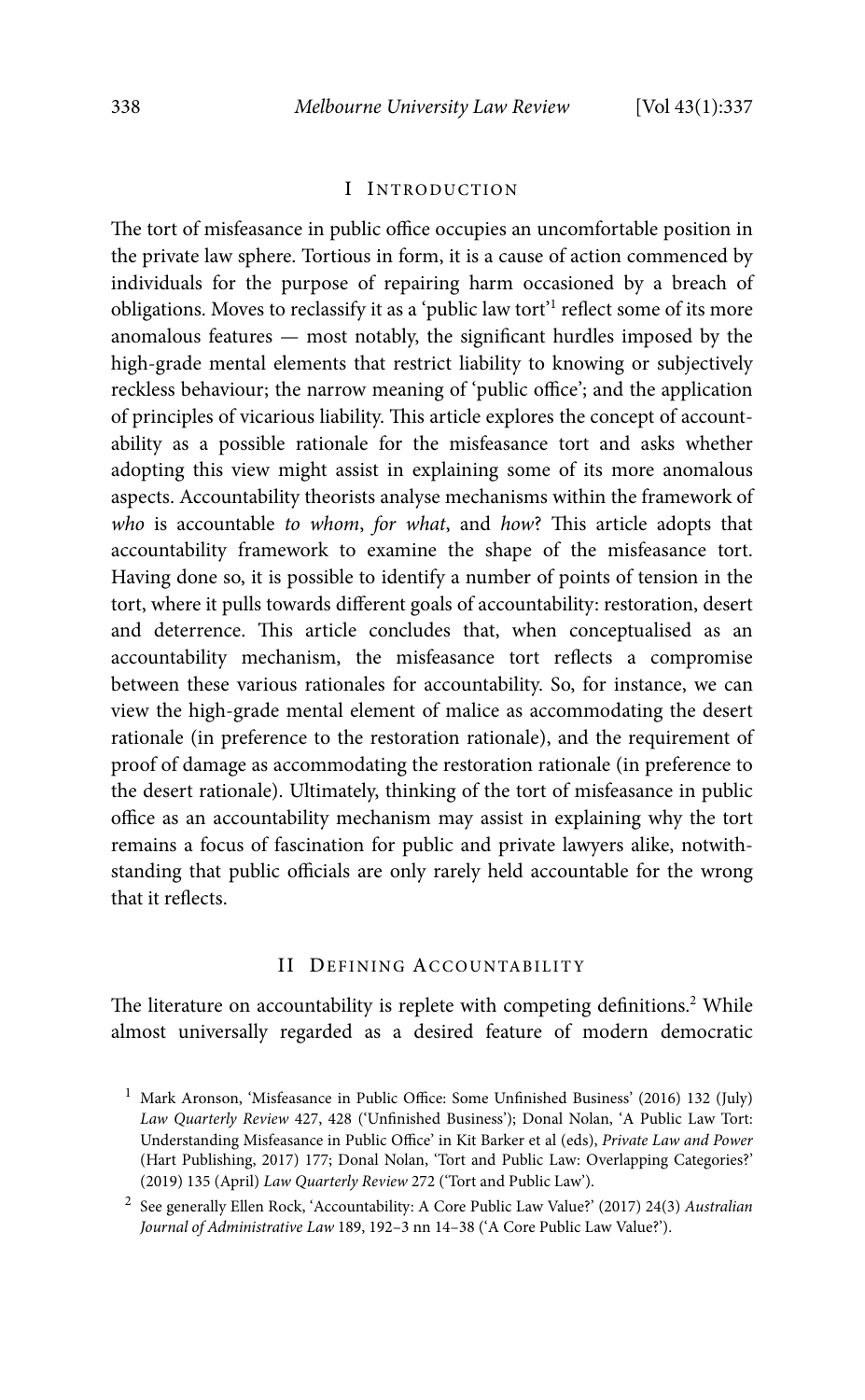regimes,<sup>3</sup> the precise content of the concept remains elusive.<sup>4</sup> One of the more widely accepted definitions is that offered by Bovens, who defines accountability as 'a relationship between an actor and a forum, in which the actor has an obligation to explain and to justify his or her conduct, the forum can pose questions and pass judgement, and the actor may face consequences.<sup>5</sup> While many theorists dispute the content of the concept of accountability, most agree that accountability mechanisms can be mapped out by reference to the answers to a series of questions: who is accountable to whom, for what, and how?<sup>6</sup> When asking who is held accountable, authors are seeking to identify the party that will play the role of account-giver in a particular situation.<sup>7</sup> The answer might be relatively straightforward in cases where one person is solely and directly responsible for exercising a particular power and producing a particular result (individual accountability). However, the answer to this question will be more complex in cases where multiple parties have contributed to an impugned outcome, or where the responsibility for performance rests on someone other than the person who has in fact exercised the power. In such cases, it may be appropriate to designate a group entity as the relevant

- <sup>4</sup> Sinclair describes the study of accountability as the exploration of 'a "bottomless swamp", where the more definitive we attempt to render the concept, the more murky it becomes': Amanda Sinclair, 'The Chameleon of Accountability: Forms and Discourses' (1995) 20(2–3) Accounting, Organizations and Society 219, 221. Sinclair borrows this phrasing from Robert A Dahl, 'The Concept of Power' (1957) 2(3) Behavioral Science 201, 201.
- 5 Bovens, 'Analysing and Assessing Accountability' (n 3) 450. See also Mark Bovens, 'Two Concepts of Accountability: Accountability as a Virtue and as a Mechanism' (2010) 33(5) West European Politics 946, 951; Mark Bovens, Thomas Schillemans and Paul 't Hart, 'Does Public Accountability Work? An Assessment Tool' (2008) 86(1) Public Administration 225, 225.
- 6 See, eg, Bovens, 'Analysing and Assessing Accountability' (n 3) 454–5; Richard Mulgan, Holding Power to Account: Accountability in Modern Democracies (Palgrave Macmillan, 2003) 22–3; Jerry L Mashaw, 'Accountability and Institutional Design: Some Thoughts on the Grammar of Governance' in Michael W Dowdle (ed), Public Accountability: Designs, Dilemmas and Experiences (Cambridge University Press, 2006) 115, 118; Mark Philp, 'Delimiting Democratic Accountability' (2009) 57(1) Political Studies 28, 42; Colin Scott, 'Accountability in the Regulatory State' (2000) 27(1) Journal of Law and Society 38, 41; Ruth W Grant and Robert O Keohane, 'Accountability and Abuses of Power in World Politics' (2005) 99(1) American Political Science Review 29, 34.

<sup>3</sup> Mark Bovens, 'Analysing and Assessing Accountability: A Conceptual Framework' (2007) 13(4) European Law Journal 447, 448–9 ('Analysing and Assessing Accountability'). It is described as a 'golden [concept] that no one can be against': at 448.

 $^7$  See, eg, Mulgan (n 6) 23; Bovens, 'Analysing and Assessing Accountability' (n 3) 454.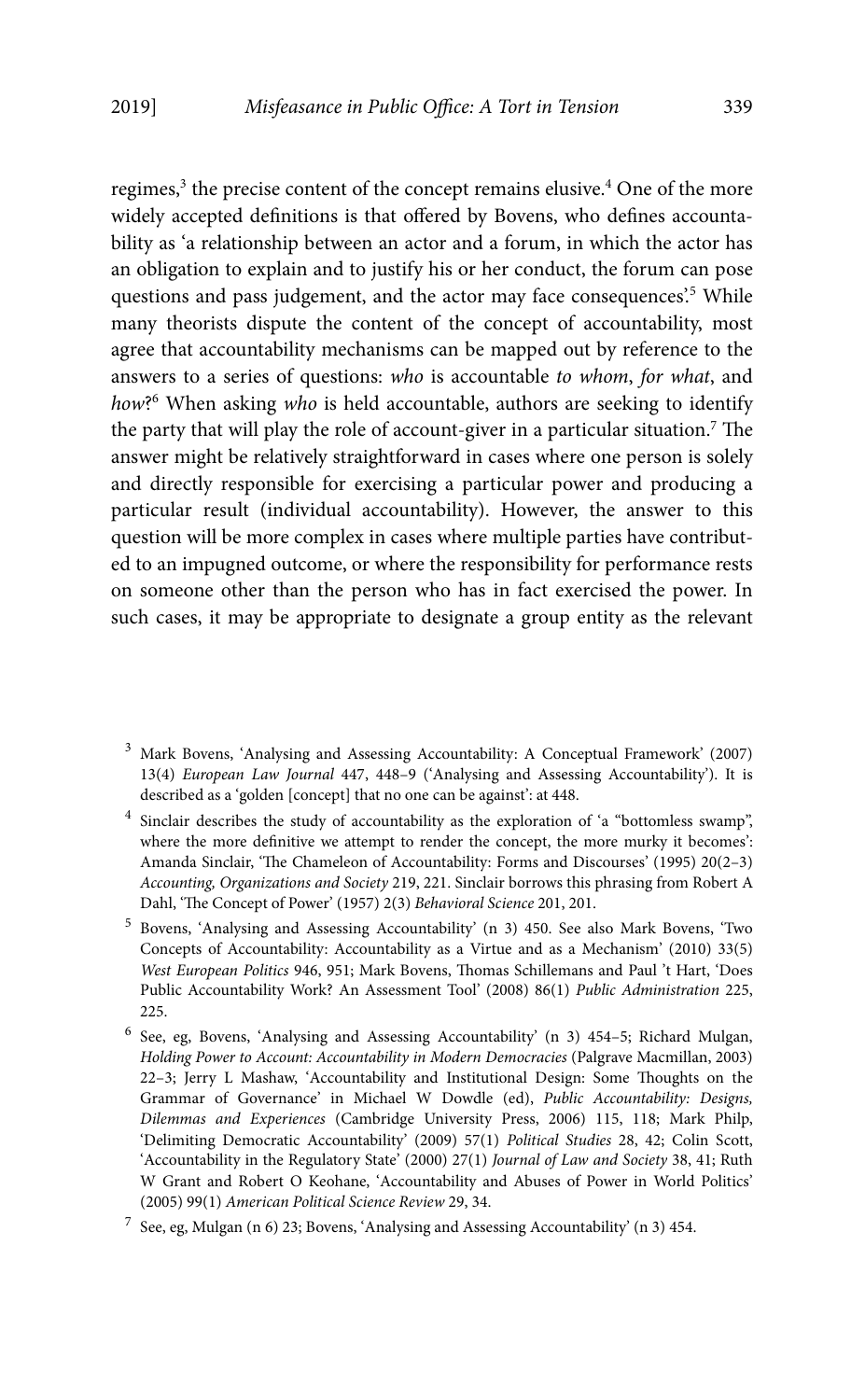account-giver (corporate accountability),<sup>8</sup> or to hold a superior accountable for the conduct of inferiors (hierarchical accountability).<sup>9</sup> The analysis will be further complicated in circumstances where there are multiple contributors who have no direct relationship with one another — for example, where two separate entities each made decisions that were partly responsible for the impugned result.10 In the context of public law accountability, one important subsidiary question is whether private contractors should fall within the class of government officials who should be held accountable for the exercise of public power.<sup>11</sup>

When asking to whom an account is rendered, there is a divergence in the literature. Some authors focus on the identification of the forum in which accountability is to be adjudicated, such as the courts.12 Other authors are more concerned with identifying the party who is entitled to bring the actor before that forum. The entitlement to hold someone accountable may arise on the basis that a person who authorised the exercise of power in the first place is entitled to supervise its performance (delegation model).<sup>13</sup> Alternatively, a person who is affected by the exercise of power may be seen as entitled to hold the person who exercised it accountable.<sup>14</sup> In the case of this latter premise, there may be a need to distinguish between those who are affected by the exercise of power, so as to afford them a formal right to demand an account, and those stakeholders who are merely interested in the outcome.<sup>15</sup>

The question of about what an account is rendered is necessarily contextspecific, to the extent that it involves analysis of an actor's compliance with standards of conduct. At a general level, it is possible to think about the sources of such standards (for example, legal instruments, economic imperatives, and social or democratic obligations),<sup>16</sup> or the nature of the conduct that

- <sup>11</sup> See, eg, Scott (n 6) 41; Mashaw (n 6) 151-2.
- 12 See, eg, Bovens, 'Analysing and Assessing Accountability' (n 3) 455–7.
- 13 Grant and Keohane (n 6) 31.
- $14$  Ibid.
- 15 Mulgan (n 6) 24–5.
- 16 Ibid 28.

<sup>8</sup> Bovens, 'Analysing and Assessing Accountability' (n 3) 458. Bovens also identifies 'collective' accountability as a dynamic in which various actors are jointly accountable for the result: at 458–9.

<sup>9</sup> Ibid 458.

<sup>10</sup> Mulgan (n 6) 23.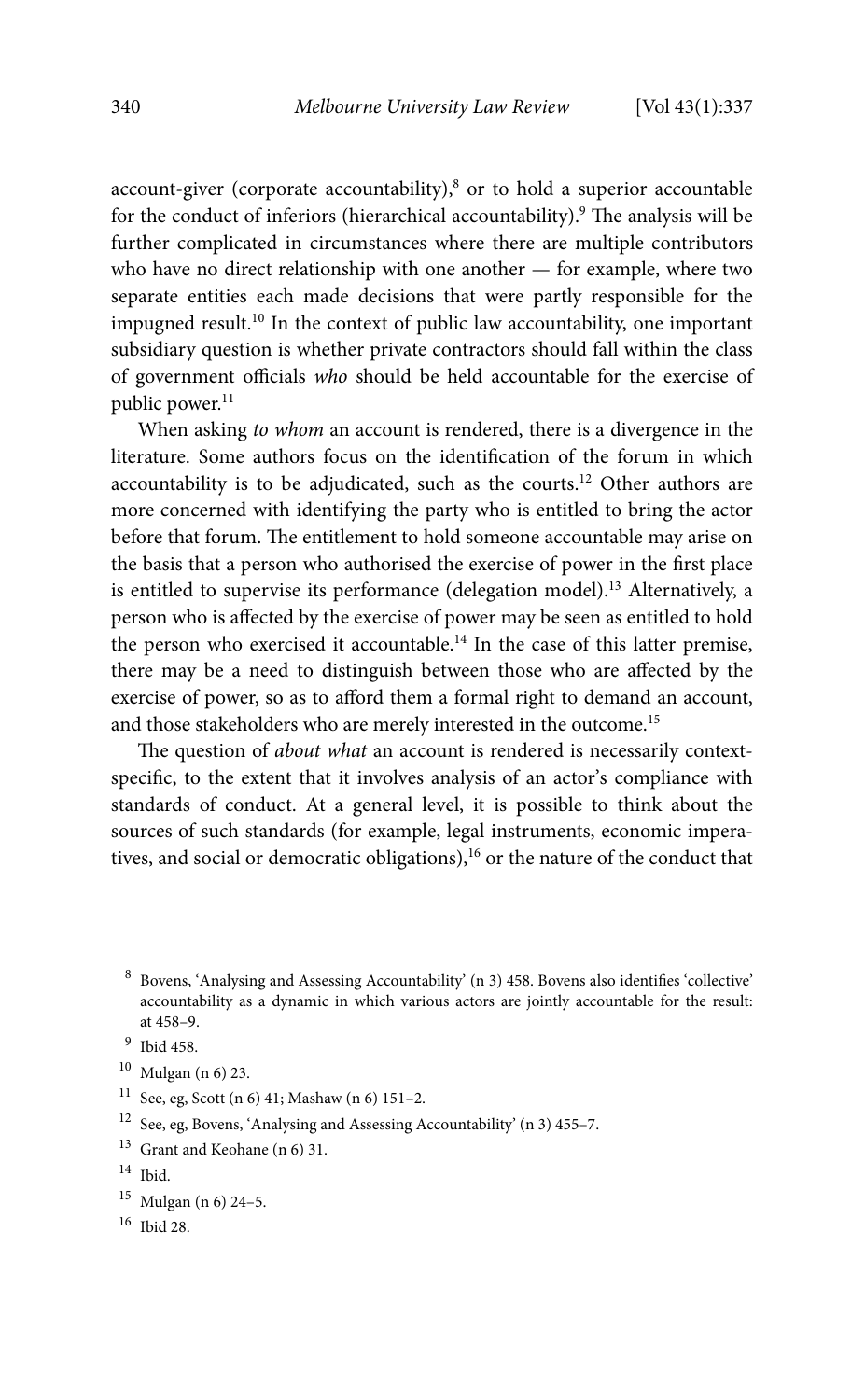might be the subject of those standards (for example, contravention of rules relating to procedure, performance, fairness, continuity, and security).17

The question of how accountability is enforced is focused on the procedure pursuant to which an actor is held accountable. For some authors, this question is already answered in part by the second question  $-$  to whom an account should be rendered — as they focus on the relevant forum in which accountability is adjudicated.18 For others, this question involves a more indepth analysis, not only of the accountability forum, but also of the process, procedure, and outcome of the enquiry.19 For example, Mulgan sees the accountability process as involving the three stages of 'information' (being 'initial reporting and investigating'), 'discussion' (being 'justification and critical debate'), and 'rectification' (being 'the imposition of remedies and sanctions').<sup>20</sup> Other authors do not adopt a prescriptive approach to the question of how accountability is to be enforced, preferring the view that the relevant procedure should be the one best suited to serving the purposes of accountability.<sup>21</sup>

Beyond this mechanical framework for analysis of accountability mechanisms, however, the literature again diverges in specifying the purpose of (or rationale for) accountability. There are a number of potential rationales evident in the literature. Perhaps the broadest overarching rationale for accountability is to support the legitimacy of government.<sup>22</sup> On this view, we are more likely to regard our system of government as legitimate if we regard it as accountable, and less likely to regard it as legitimate if accountability mechanisms are lacking.<sup>23</sup> But this broad objective does not take us very far in thinking about what we expect of accountability mechanisms in concrete

 $17$  See Scott (n 6) 42; Bovens, 'Analysing and Assessing Accountability' (n 3) 459-60; Robert D Behn, Rethinking Democratic Accountability (Brookings Institution Press, 2001) 6–10.

 $^{18}\,$  See, eg, Mulgan (n 6) 24–8; Bovens, 'Analysing and Assessing Accountability' (n 3) 455–7.

<sup>&</sup>lt;sup>19</sup> See, eg, Mashaw (n 6) 118. Mashaw addresses the how question by asking 'through what processes accountability is to be assured; by what standards the putatively accountable behaviour is to be judged; and, what the potential effects are of finding that those standards have been breached' (emphasis in original).

<sup>20</sup> Mulgan (n 6) 30.

 $21$  See, eg, Philp (n 6) 42.

 $22$  Frederick M Barnard, Democratic Legitimacy: Plural Values and Political Power (McGill-Queen's University Press, 2001) xi; Bovens, Schillemans and 't Hart (n 5) 239; Mark Bovens, Deirdre Curtin and Paul 't Hart, 'Studying the Real World of EU Accountability: Framework and Design' in Mark Bovens, Deirdre Curtin and Paul 't Hart (eds), The Real World of EU Accountability: What Deficit? (Oxford University Press, 2010) 31, 53.

<sup>23</sup> See, eg, Bovens, Schillemans and 't Hart (n 5) 239.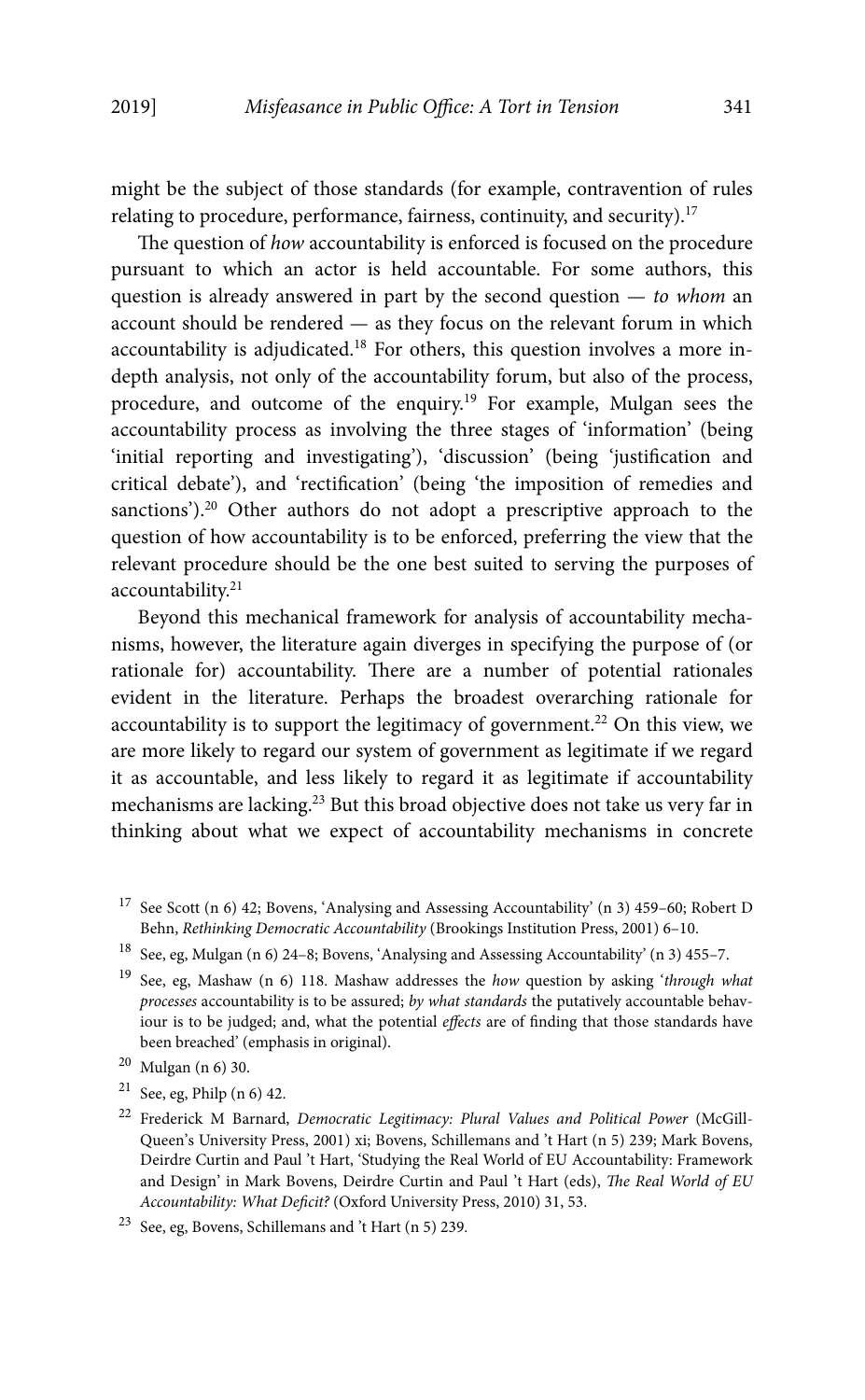terms. For that answer, we need to look at the more tangible rationales of transparency, control, restoration, desert, and deterrence.<sup>24</sup> According to the transparency rationale, the core focus of accountability is to provide the public with a means of scrutinising government decision-making and operations. The control rationale is concerned with providing those who have delegated power with a means to dictate the terms on which it is exercised, and to bring that exercise back within legal boundaries. Restoration is concerned with righting wrongs by providing a means of redress where an excess of power has caused loss or harm. The desert rationale is concerned with condemning the abuse of power. Finally, the deterrence rationale is concerned with discouraging the wrongful exercise of power and encouraging improved performance going forward. Of course, as with definitions of accountability more broadly, there are disputes amongst theorists as to whether all of these rationales are critical to achieving government accountability.<sup>25</sup> For present purposes, it is not necessary to come to a landing on which rationale is most important and whether others ought to be disregarded. Instead, this article proceeds on the basis that accountability is broadly concerned with furthering each of these five goals, and focuses on the role played by the misfeasance tort in that context.

At the outset, it is important to bear in mind that if we expect accountability to perform the various tasks of supporting transparency, control, restoration, desert, and deterrence, there will be circumstances in which these goals will come into conflict with one another. For instance, the transparency rationale might appear to demand a very open accountability regime, pursuant to which there would be a general right of access to government information. However, this might place the transparency rationale in potential conflict with the deterrence rationale, which is concerned with fostering improved performance; as O'Neill puts it, '[p]lants don't flourish when we pull them up too often to check how their roots are growing.<sup>26</sup> A further

 $^{24}$  For further detail, see Rock, 'A Core Public Law Value?' (n 2) 189, 194–6; Ellen Rock, 'Fault and Accountability in Public Law' in Mark Elliott, Jason NE Varuhas and Shona Wilson Stark (eds), The Unity of Public Law? Doctrinal, Theoretical and Comparative Perspectives (Hart Publishing, 2018) 171, 173–4. I have previously referred to the desert and deterrence rationales jointly as the 'punitive' objective of accountability. For present purposes, it is important to draw out these two ideas as separate rationales.

 $^{\rm 25}$  For instance, some would view accountability as focused only on the obligation to provide an account, and dispute the relevance of punishment for the content of that account: see, eg, Philp (n 6) 37–8.

<sup>&</sup>lt;sup>26</sup> Onora O'Neill, A Question of Trust (Cambridge University Press, 2002) 19, quoted in Jane Mansbridge, 'A Contingency Theory of Accountability' in Mark Bovens, Robert E Goodin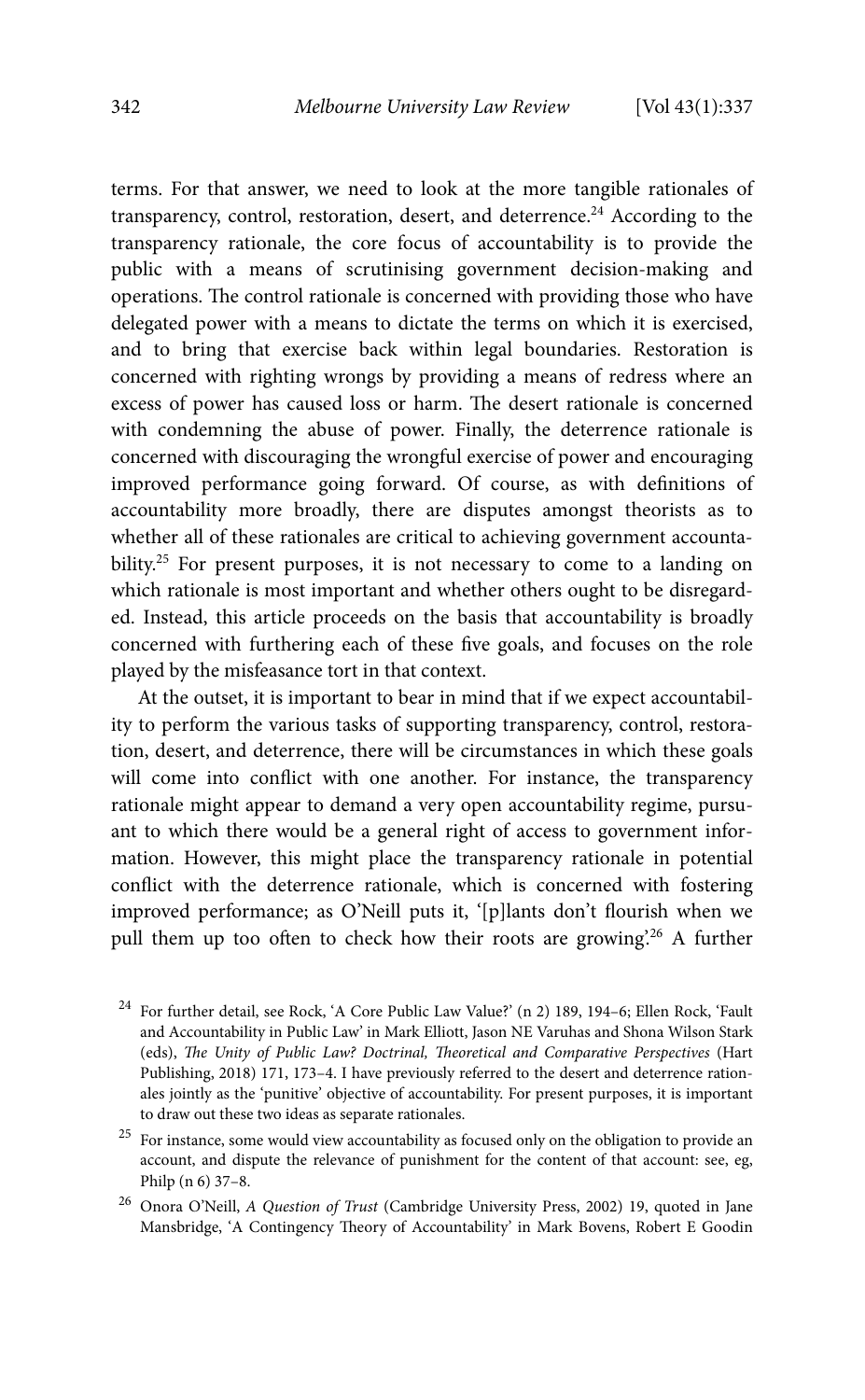example of potential tension might be between the desert and deterrence rationales. We might think that the desert rationale is best served through the imposition of highly punitive sanctions in order to carry the requisite degree of condemnation that is appropriate in responding to abuses of public power. However, there is a risk that such an approach might undermine the deterrence rationale, as highly punitive sanctions carry a risk of producing a defiant reaction which may lead to a reduction, rather than improvement, in performance.<sup>27</sup>

All of this tells us that we need either to narrow our expectations of accountability, or to be conscious of these potential tensions in designing and analysing accountability mechanisms. We can choose either to tailor our mechanisms to suit a single rationale of accountability, or to attempt to find a 'middle ground' that goes some way towards accommodating both rationales. This article demonstrates that the tort of misfeasance in public office is a good reflection of this 'middle ground' approach.

## III THE MISFEASANCE TORT WITHIN THE ACCOUNTABILITY FRAMEWORK

As our 'only truly public law tort',<sup>28</sup> it is clear why we might be particularly interested in the tort of misfeasance in public office for the purpose of facilitating government accountability.<sup>29</sup> This section utilises the accountability framework set out in Part I to map out the scope of the tort in that context.

## A Who Is Subject to Liability?

Misfeasance in public office is limited in its application to 'public officers'.<sup>30</sup> Courts have indicated that '[i]t is not sufficient merely to be employed by a

and Thomas Schillemans (eds), The Oxford Handbook of Public Accountability (Oxford University Press, 2014) 55, 57.

 $^\mathrm{27}$  See John Braithwaite, 'On Speaking Softly and Carrying Big Sticks: Neglected Dimensions of a Republican Separation of Powers' (1997) 47(3) University of Toronto Law Journal 305, 322–4. Braithwaite explores the concept of 'reactance', which is 'greatest when the freedom subjected to control is something the regulated actor deeply cares about': at 322.

<sup>28</sup> Aronson, 'Unfinished Business' (n 1) 428.

<sup>&</sup>lt;sup>29</sup> Carol Harlow, Understanding Tort Law (Sweet & Maxwell, 3<sup>rd</sup> ed, 2005) 142-4.

<sup>30</sup> Northern Territory v Mengel (1995) 185 CLR 307, 370 (Deane J) ('Mengel'); Dunlop v Woollahra Municipal Council [1982] AC 158, 172 (Lord Diplock for the Court) (Privy Council) ('Dunlop').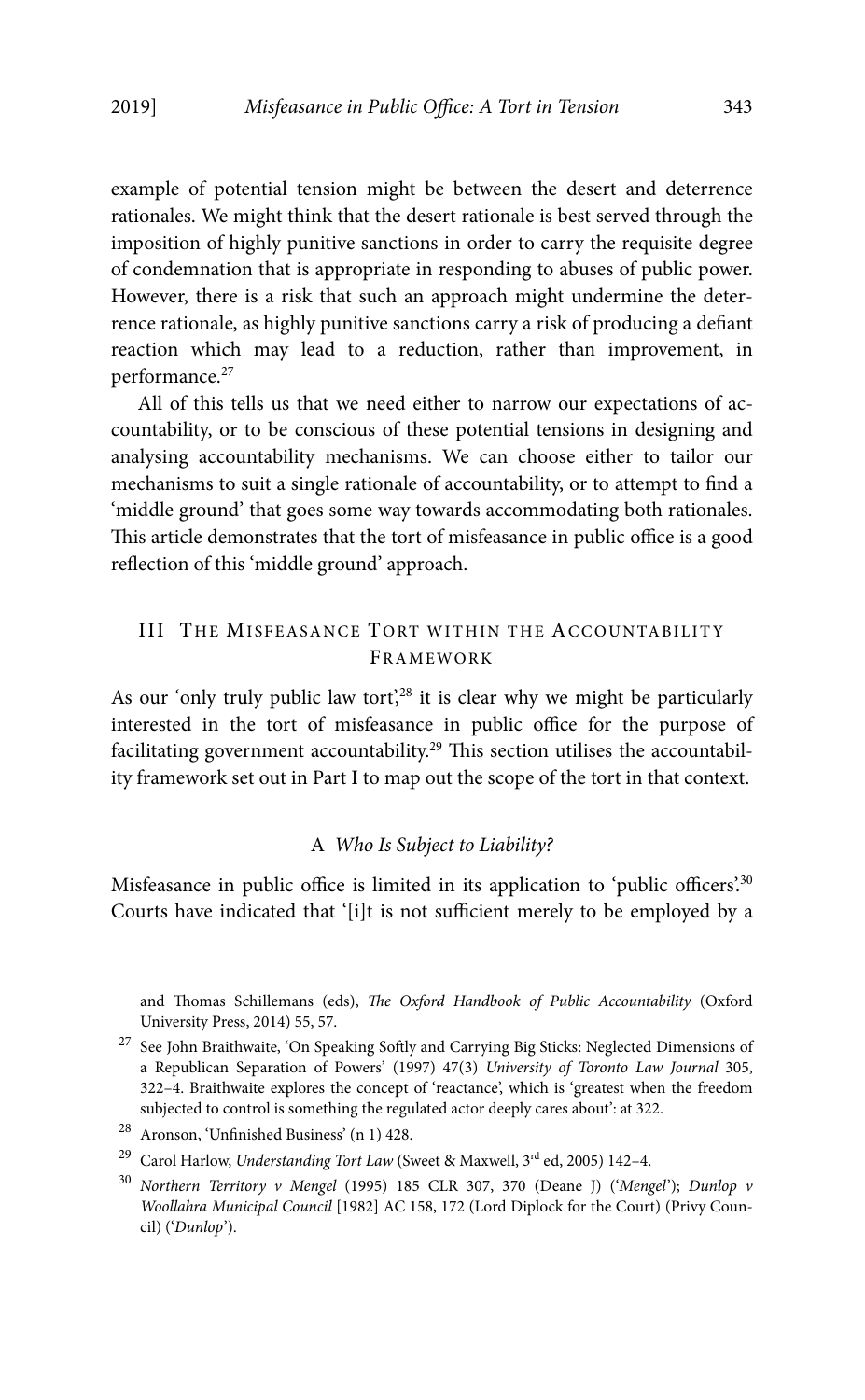public authority for public purposes.<sup>31</sup> Instead, the position held by a government official must entail a 'relevant power' and 'one to which [public] duties attach in the discharge of which the public has an interest'.<sup>32</sup> In Obeid  $\nu$ Lockley ('Obeid'),<sup>33</sup> a recent Australian misfeasance case, Bathurst CJ noted that 'the degree of "attachment"' required between the office and the power was 'not entirely clear',<sup>34</sup> though his Honour accepted that it was not necessary to point to an express link.<sup>35</sup> For his Honour, the definition of public officer would 'at least include persons who, by virtue of the particular positions they hold, are entitled to exercise executive powers in the public interest.<sup>36</sup> On this basis, Bathurst CJ was willing to accept that 'senior investigators' of the New South Wales Independent Commission Against Corruption were 'public officers'.37 Although the investigators did not hold formal offices, his Honour had no doubt that they were 'exercising the functions of a public officer, namely, the performance of their role as "senior investigators" which … they were obliged to carry out in the public interest'.<sup>38</sup> As it stands, the tort has also been pleaded against officials ranging from government Ministers,<sup>39</sup> to police officers,40 and to planning officers within a local council.41 However, the tort may not extend to offices in respect of which there is no duty owed to the public, such as that of a prosecutor, $42$  a solicitor representing a Minister in

- <sup>31</sup> Leerdam v Noori (2009) 255 ALR 553, 556 [16] (Spigelman CJ) (New South Wales Court of Appeal) ('Leerdam').
- $32$  Cannon v Tahche (2002) 5 VR 317, 337 [49]–[50] (Winneke P, Charles and Chernov JJA) ('Cannon').
- 33 (2018) 355 ALR 615 (Supreme Court of New South Wales) ('Obeid').
- 34 Ibid 638 [97].
- 35 Ibid 640 [103].
- 36 Ibid 642 [114]. See also at 658 [206] (Beazley P), 659 [212] (Leeming JA).
- 37 Ibid 642 [118].
- 38 Ibid.
- <sup>39</sup> Cornwall v Rowan (2004) 90 SASR 269, 334 [257] (Bleby, Besanko and Sulan JJ) ('Cornwall'), cited in Jim Davis, 'Misfeasance in Public Office, Exemplary Damages and Vicarious Liability' (2010) 64 AIAL Forum 59, 60.
- <sup>40</sup> Farrington v Thomson [1959] VR 286, cited in Davis (n 39) 60-1.
- $^{41}$  MM Constructions (Aust) Pty Ltd v Port Stephens Council [No 6] (2011) 185 LGERA 276, 337–8 [270]–[273] (Johnson J) (Supreme Court of New South Wales).
- $42$  Cannon (n 32) 342-7 [61]-[76] (Winneke P, Charles and Chernov JJA). This can be compared with the approach taken in other jurisdictions: see, eg, Elguzouli-Daf v Commissioner of Police for the Metropolis [1995] QB 335, 347 (Steyn LJ, Rose and Morritt LJJ agreeing) (England and Wales Court of Appeal); Milgaard v Kujawa (1994) 118 DLR ( $4<sup>th</sup>$ ) 653, 660–1 (Sherstobitoff JA for the Court) (Saskatchewan Court of Appeal). For discussion, see Erika Chamberlain, Misfeasance in a Public Office (Thomson Reuters, 2016) 108–11.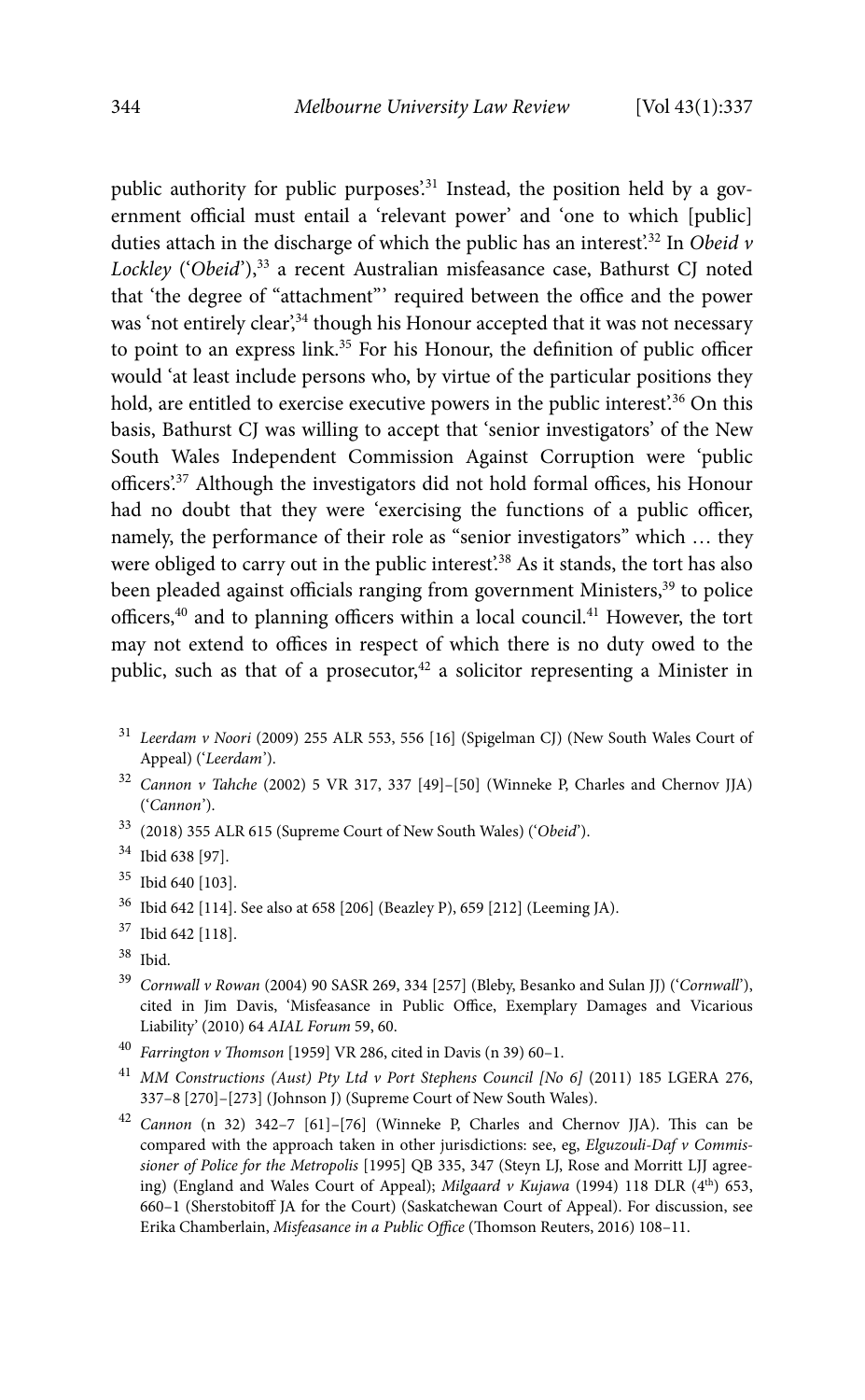tribunal proceedings,<sup>43</sup> or public servants more generally.<sup>44</sup> Aronson has argued for a wider application of the tort than that envisaged by these cases, suggesting that there is no reason to limit the tort to those who, in a strict sense, are 'holders' of a 'public office', and that it should extend to public servants more broadly.<sup>45</sup> He responds to concerns about the extension of liability to low-level officials by noting that the tort would remain confined by reference to the burdensome fault elements that require intentional or consciously reckless wrongdoing.46 Low-level officials, Aronson suggests, are unlikely to consciously consider the legality of their conduct, let alone proceed in the face of suspected illegality.47

A further interesting question arises as to the extended application of the tort in the context of outsourced powers. As the law presently stands, a private contractor exercising outsourced powers is unlikely to fall within the meaning of 'public officer' for the purpose of the tort. In New South Wales v Roberson, <sup>48</sup> Basten JA was not required to determine whether a doctor exercising statutory powers would be captured by the tort, noting in obiter that 'in an age when many statutory functions (including basic custodial services) are "contracted out", the scope of the tort (as with the scope of judicial review) remains uncertain.<sup>49</sup> Aronson has forcefully argued that the tort should indeed extend to private contractors.<sup>50</sup> In his view:

The essence of misfeasance is surely that it is a deliberate abuse of public power, and it should be no excuse that a particular defendant is not subject to the internal disciplinary processes of the public service. If anything, that should be seen as an argument for liability, because there are fewer alternative remedies against the contractor.<sup>51</sup>

<sup>43</sup> Leerdam (n 31) 558 [25]–[26] (Spigelman CJ), 564 [58] (Allsop P).

- 50 Aronson, 'A Very Peculiar Tort' (n 45) 49.
- 51 Ibid (emphasis omitted).

<sup>44</sup> See Obeid (n 33) 641–2 [113] (Bathurst CJ).

<sup>&</sup>lt;sup>45</sup> Mark Aronson, 'Misfeasance in Public Office: A Very Peculiar Tort' (2011) 35(1) Melbourne University Law Review 1, 49–50 ('A Very Peculiar Tort').

<sup>46</sup> Ibid 50.

<sup>47</sup> Ibid.

<sup>48 (2016) 338</sup> ALR 166 (New South Wales Court of Appeal).

<sup>49</sup> Ibid 183 [75].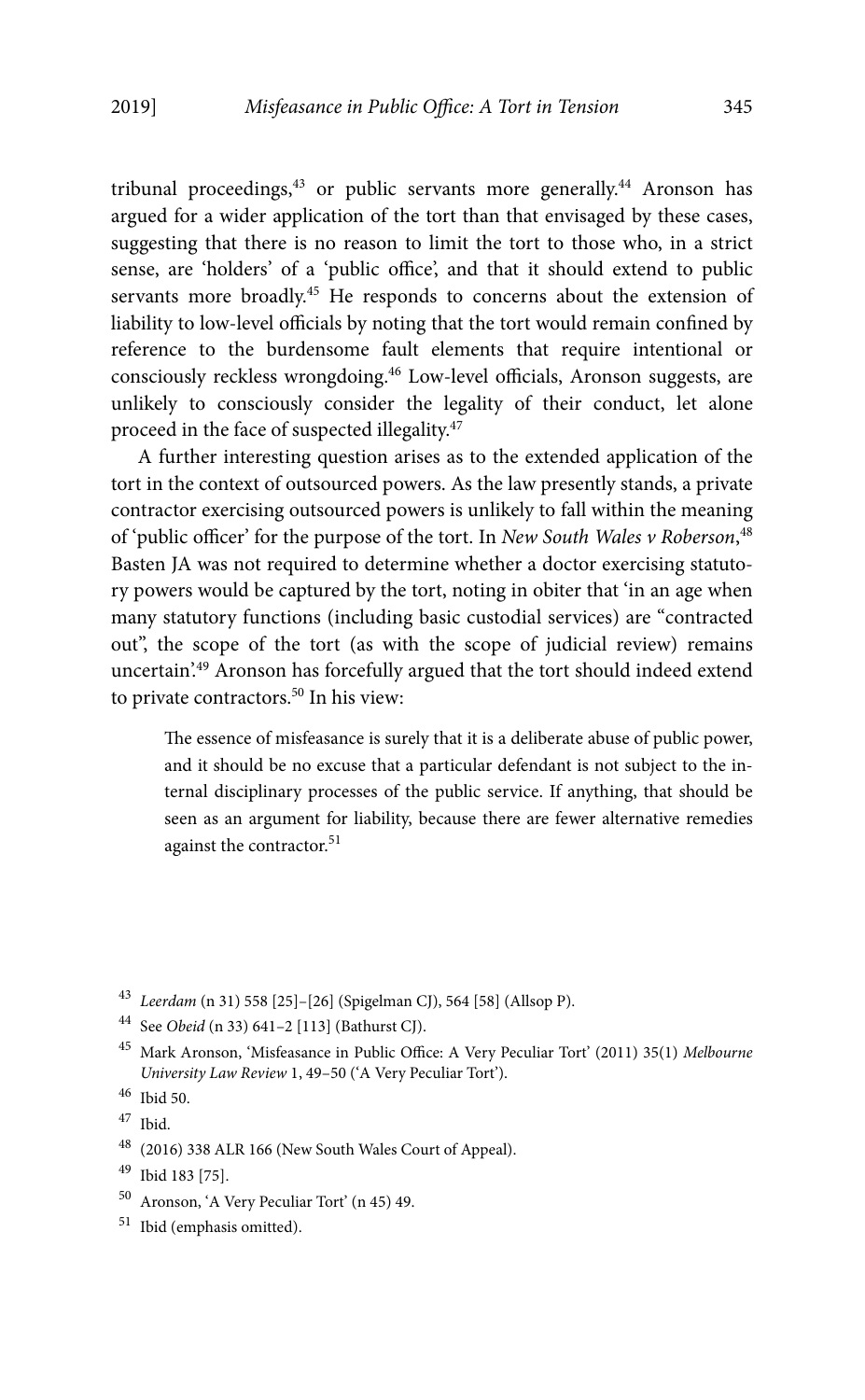While the extension of judicial review to private contractors is an issue that has received some attention,<sup>52</sup> the scope of the 'public officer' element of the tort of misfeasance in public office appears, to date, to have been defined more in institutional, rather than functional, terms.<sup>53</sup> There has been no real shift in approach that would see private contractors held liable for the tort simply on the basis that they are performing public functions.<sup>54</sup>

There are also serious doubts as to whether the misfeasance tort is capable of accommodating notions of corporate liability.55 There are cases in which an entity (such as a local council) has been considered capable of committing the tort. For instance, in Dunlop v Woollahra Municipal Council,<sup>56</sup> Lord Diplock approved of the approach taken by the Supreme Court of New South Wales in accepting that the Council was a public officer for the purpose of the tort.<sup>57</sup> Similarly, in Nyoni v Shire of Kellerberrin ('Nyoni'),<sup>58</sup> North and Rares JJ found that the malicious conduct of the CEO of the Shire of Kellerberrin 'should be imputed' to his employer.<sup>59</sup> For their Honours, the CEO 'was the mind of the Shire … and, because he was "the hands and brains" of the Shire, the Shire became directly (and not vicariously) liable for any misfeasance in public office'.<sup>60</sup> On a broader scale, Gray J in Trevorrow v South Australia [No 5]<sup>61</sup> found that the State and the Aborigines Protection Board were directly liable for misfeasance in public office for harm suffered by an Aboriginal child as a result of his illegal removal from his family.62 Critical to that finding were the facts that the removal was effected pursuant to government policy, that

- <sup>52</sup> The case of R v Panel on Take-Overs and Mergers; Ex parte Datafin plc [1987] 1 QB 815 is relevant in that context and is discussed in Mark Aronson, Matthew Groves and Greg Weeks, Judicial Review of Administrative Action and Government Liability (Lawbook, 6<sup>th</sup> ed, 2017) 149–56 [3.180]–[3.200].
- $53$  This may be viewed in contrast to the position adopted in the United Kingdom: see, eg, Aronson, 'Unfinished Business' (n 1) 436–7.
- 54 In Obeid (n 33), Bathurst CJ noted that the Australian approach 'is not as broad' as the English approach in this respect: at 641 [113].
- 55 But see Hart-Roach v Public Trustee (Supreme Court of Western Australia, Murray J, 11 February 1998) 17.
- <sup>56</sup> Dunlop (n 30).
- 57 Ibid 172.
- 58 (2017) 248 FCR 311 ('Nyoni').
- <sup>59</sup> Ibid 329 [85]. Special leave was refused: Transcript of Proceedings, Shire of Kellerberrin v Nyoni [2018] HCATrans 27.
- <sup>60</sup> Nyoni (n 58) 329 [85].
- 61 (2007) 98 SASR 136 ('Trevorrow [No 5]').
- 62 Ibid 338 [978]–[981].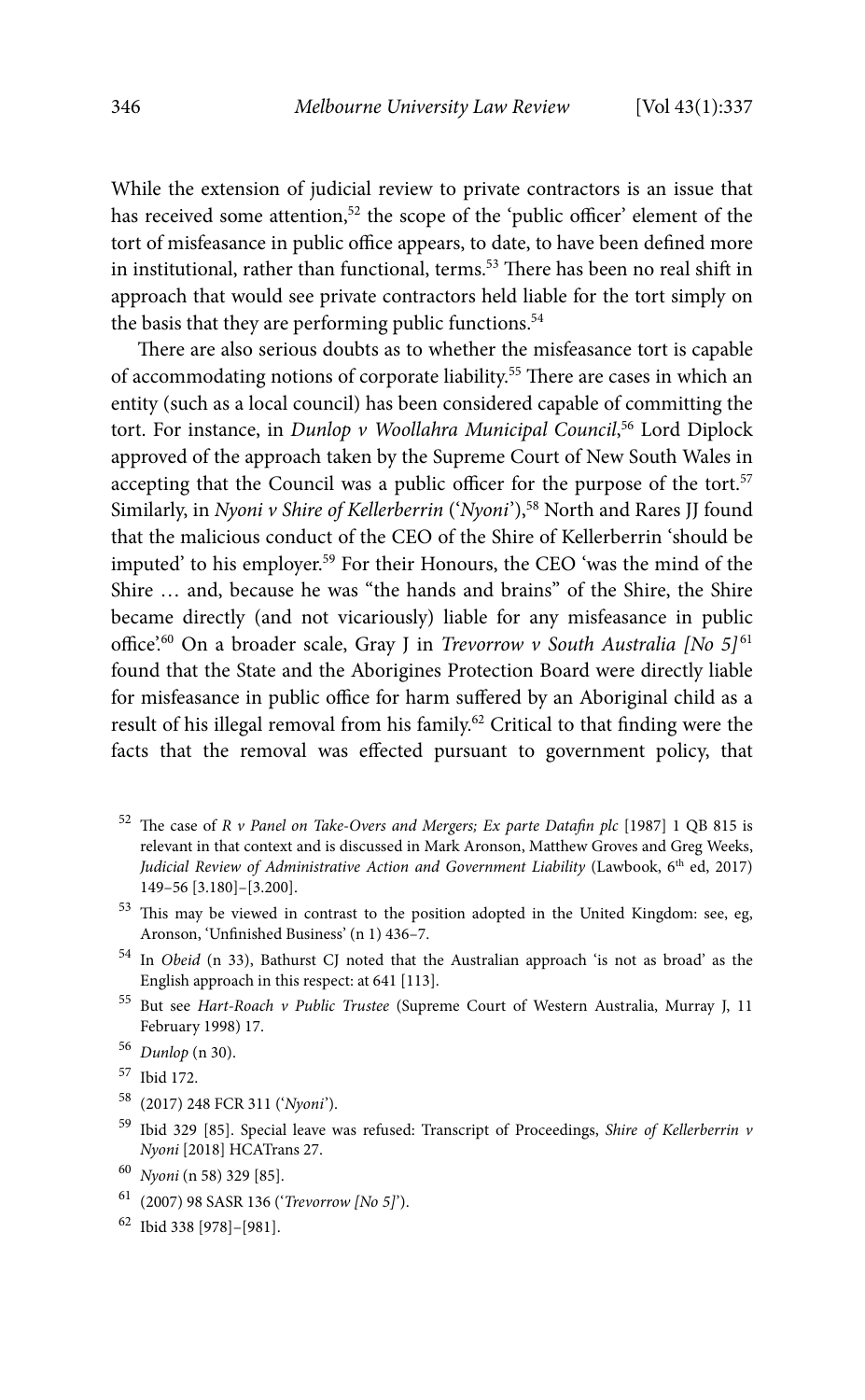various Crown Ministers and employees held positions on the Board, that the Board acted 'as an emanation and agent of the State', and that the State in effect 'authorised the conduct'.<sup>63</sup> On appeal, the Full Court of the Supreme Court of South Australia altered the character of the State's liability to vicarious, as opposed to direct (see below).<sup>64</sup> However, the Court was prepared to accept that the Board met the description of a public officer, notwithstanding its corporate nature.<sup>65</sup>

In contrast with these cases, there are statements to the effect that corporate entities cannot engage in misfeasance in public office. In Emanuele v Hedley,<sup>66</sup> one of the claims made was that the Commonwealth was directly liable for misfeasance.<sup>67</sup> The Court indicated that

it is a legal nonsense to suggest there can be conduct of the Commonwealth itself that constitutes a misfeasance in public office. The Commonwealth of Australia is a legal entity created by the Commonwealth of Australia Constitution Act 1900 (Imp). It is a juristic person but, of course, is incapable of acting except through agents. It is incapable itself of committing misfeasance in public office; it does not hold public office.<sup>68</sup>

Similarly, in Bailey v Director General, Department of Natural Resources,<sup>69</sup> Fullerton J was critical of the nomination of the Water Administration Ministerial Corporation as a defendant in a misfeasance in public office claim, stating that '[a] ministerial corporation cannot be a public officer on any view'.70 This approach is at odds with that adopted in the United Kingdom, pursuant to which various corporate-style entities have been held liable for the tort.71 While institutions cannot themselves maintain a mental state that would satisfy the intentional requirements of the tort, the cases cited in the

- <sup>64</sup> South Australia v Lampard-Trevorrow (2010) 106 SASR 331, 390 [275] (Doyle CJ, Duggan and White JJ) ('Lampard-Trevorrow'). See below 349.
- $^{65}\,$ Ibid 388 [265]–[266] (Doyle CJ, Duggan and White JJ).

67 The Court wondered why the claims had been framed as misfeasance; the nature of the allegations fell more squarely within the torts of abuse of process or malicious prosecution: ibid 300 [36] (Wilcox, Miles and RD Nicholson JJ).

- 69 [2014] NSWSC 1012.
- $^{70}\,$  Ibid [531], cited in Aronson, 'Unfinished Business' (n 1) 437.
- <sup>71</sup> See, eg, Aronson, 'A Very Peculiar Tort' (n 45) 43–4; Aronson, 'Unfinished Business' (n 1) 437–8.

<sup>63</sup> Ibid 338 [980].

<sup>66 (1998) 179</sup> FCR 290.

<sup>68</sup> Ibid.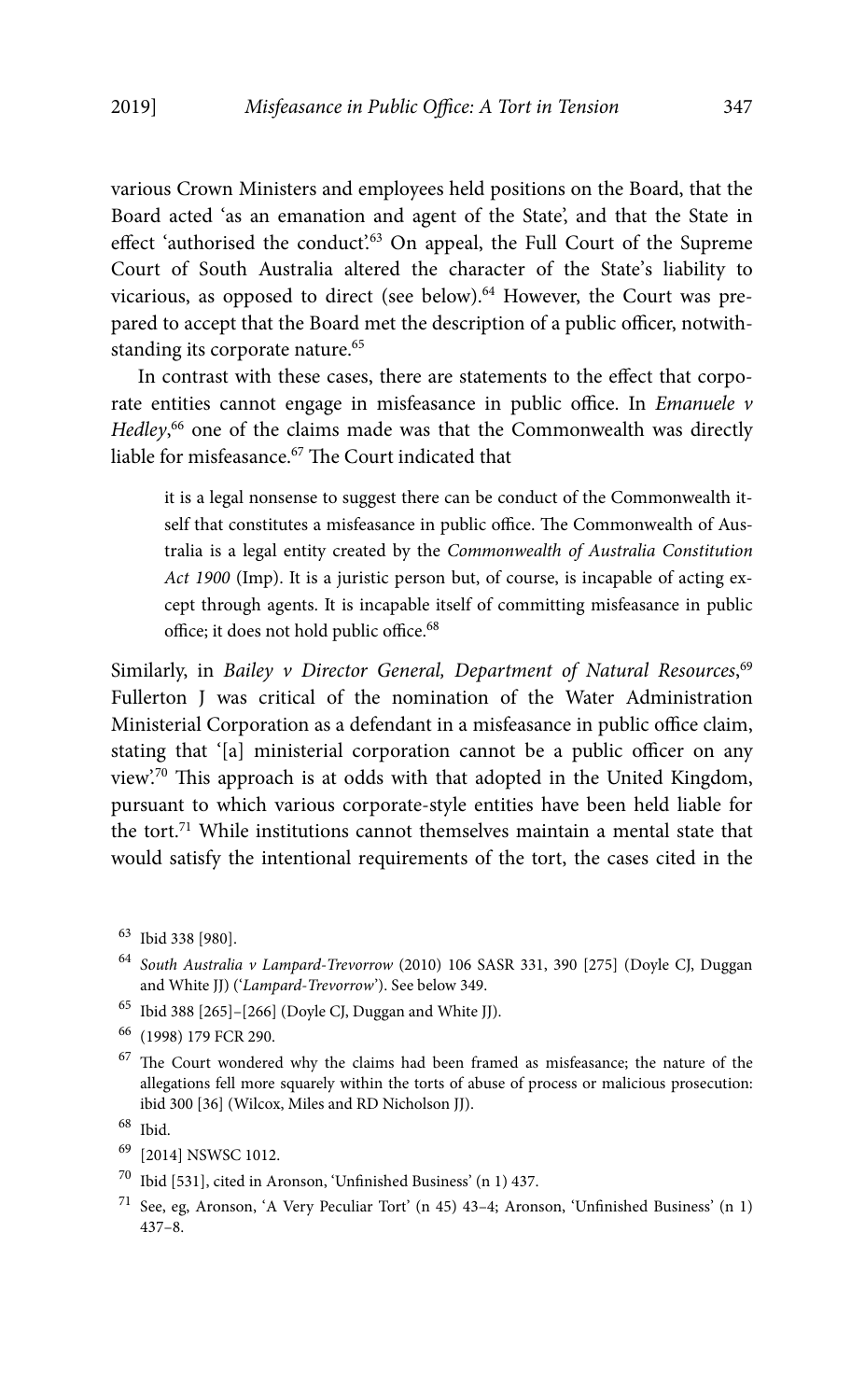preceding paragraph certainly demonstrate the possibility of imputing to an institution the mental states of its agents.72 If followed, this approach might lead to the result that the bad faith actions of an individual member of a corporation are taken to be the bad faith actions of the corporation itself.

However, it is important to bear in mind that, even on this extended model of corporate accountability, the corporation's intention cannot become more than the sum of its parts: 'The good faith mistakes and incompetence of a range of individuals within an organisation cannot be amalgamated to create the basis for inferring or imputing a "composite" bad faith to a fictional and "composite" officer.'73 An example of a case adopting this approach is Chapel Road Pty Ltd v Australian Securities and Investments Commission [No 10],<sup>74</sup> in which Schmidt J indicated that bad faith on the part of the Australian Securities and Investments Commission 'cannot be established simply by aggregating the acts of various public officers, or establishing a course of conduct, which it is claimed was improper or tainted in some way'.75 All of this tells us that there remains some doubt as to whether government entities (whether statutory bodies or the state itself) will, in all cases, be capable of characterisation as a 'public officer', and how the intention of individuals might be imputed to an entity for the purpose of the tort.

There is also some dispute as to the extent to which the misfeasance tort accommodates the hierarchical accountability model, which in this context would be reflected in the notion of vicarious liability. In Northern Territory v Mengel ('Mengel'),<sup>76</sup> the High Court indicated that the usual position is that 'although the tort is the tort of a public officer, he or she is liable personally and, unless there is de facto authority, there will ordinarily only be personal liability'.77 This passage points to the availability of vicarious liability where there is de facto authority.78 While there are Australian authorities that have cautioned against reading the passage in Mengel as an unqualified denial of

- 73 Aronson, 'Unfinished Business' (n 1) 438.
- 74 (2014) 307 ALR 428 (Supreme Court of New South Wales).
- 75 Ibid 444 [77].
- $76$  Mengel (n 30).
- 77 Ibid 347 (Mason CJ, Dawson, Toohey, Gaudron and McHugh JJ).
- $^{78}$  In Lampard-Trevorrow (n 64), the Court found that the State was vicariously liable on the basis that the Secretary acted with the de facto authority of an agent of the Crown, and that the Aborigines Protection Board had acted with the de facto authority of the relevant Minister: at 390 [273] (Doyle CJ, Duggan and White JJ).

 $72$  This is a point taken up by Aronson: see Aronson, 'A Very Peculiar Tort' (n 45) 44; Aronson, 'Unfinished Business' (n 1) 437.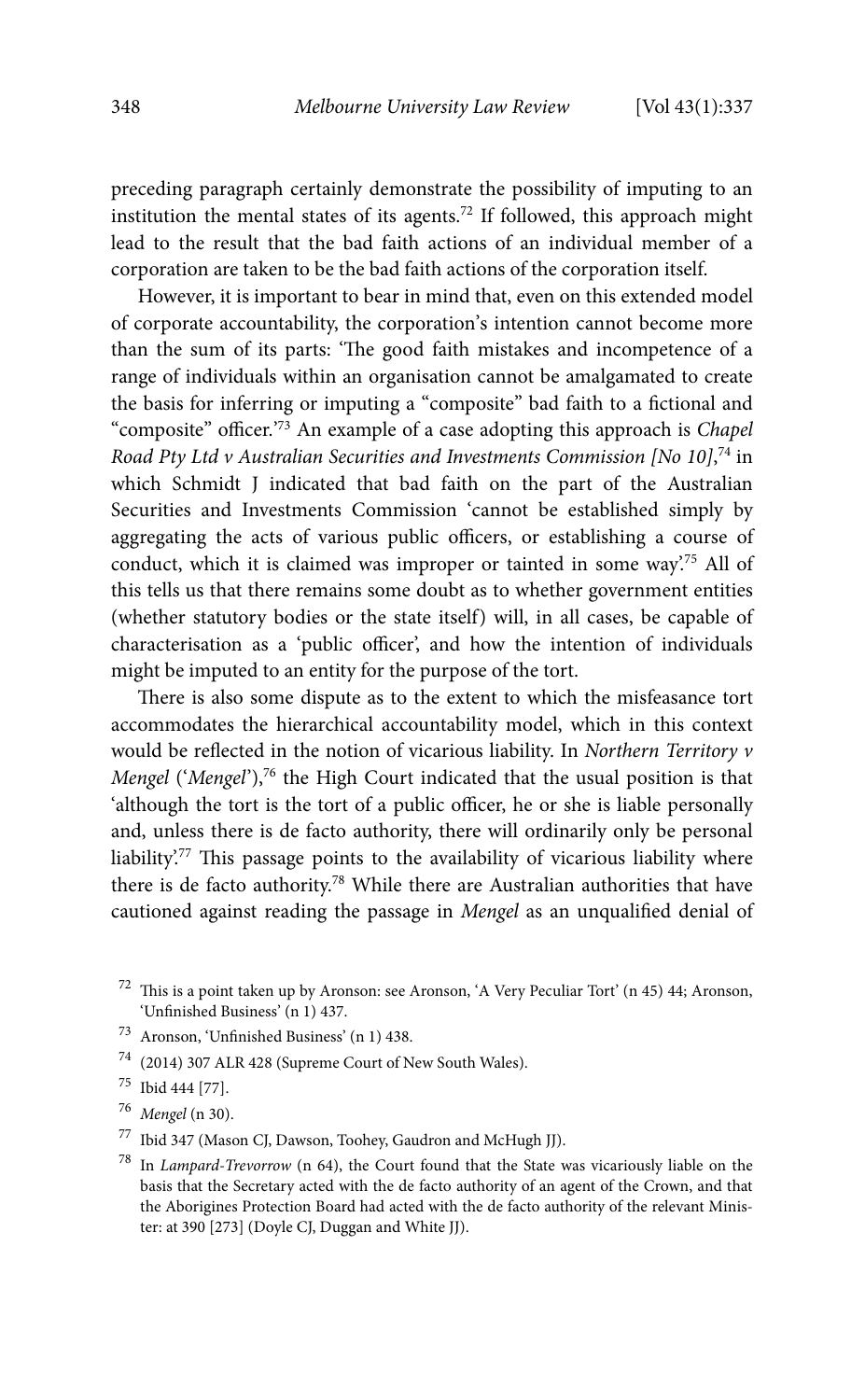the possibility of vicarious liability outside cases of de facto authority,79 doubt remains as to how far this might extend. The difficulty stems from the intentional nature of the tort, as vicarious liability is framed by reference to wrongful acts of employees committed 'in the course or scope of employment'.80 As Vines puts it, '[t]he wrong in misfeasance in public office has been described as something which is an "abuse of office", and surely an abuse of an office could not be regarded as within the course of employment for that  $office.^{81}$ 

One of the cases cited in Mengel was the English case of Racz  $v$  Home Office.<sup>82</sup> In refusing to strike out a pleading of vicarious liability for misfeasance in public office, Lord Jauncey accepted the plaintiff's submission that the relevant question was whether 'the prison officers were engaged in a misguided and unauthorised method of performing their authorised duties or were engaged in what was tantamount to an unlawful frolic of their own'.83 In South Australia v Lampard-Trevorrow,<sup>84</sup> the Court applied this reasoning, finding the State vicariously liable for the misfeasance of its officers on the basis that the officers 'acted in apparent performance of their [statutory] duties' and in the belief that their actions were 'for the benefit of the public and of the State' rather than for personal gain.<sup>85</sup>

It is also useful to bear in mind that misfeasance in public office is not the only cause of action where vicarious liability and intentional wrongdoing might collide. In Prince Alfred College Inc v ADC,<sup>86</sup> the High Court considered the College's vicarious liability in circumstances where its employee had sexually abused a student. The High Court identified a number of factors that

- 79 See, eg, Okwume v Commonwealth [2016] FCA 1252, [207]–[211] (Charlesworth J); Neilson v City of Swan (2006) 147 LGERA 136, 170 [152]–[154] (Buss JA) (Western Australian Court of Appeal).
- <sup>80</sup> Prince Alfred College Inc v ADC (2016) 258 CLR 134, 148 [40] (French CJ, Kiefel, Bell, Keane and Nettle JJ) ('Prince Alfred College').
- 81 Prue Vines, 'Misfeasance in Public Office: Old Tort, New Tricks?' in Simone Degeling, Justice James Edelman and James Goudkamp (eds), Torts in Commercial Law (Lawbook, 2011) 221, 228 (citations omitted).
- $82$  [1994] 2 AC 45 (House of Lords) ('Racz'), cited in Mengel (n 30) 347 (Mason CJ, Dawson, Toohey, Gaudron and McHugh JJ).

- <sup>84</sup> Lampard-Trevorrow (n 64).
- 85 Ibid 390 [275] (Doyle CJ, Duggan and White JJ). For a more recent discussion of the extent to which the misfeasance of an officer might be imputed to a department head or employer, see Frangieh v Deputy Commissioner of Taxation [2018] NSWCA 337, [133]–[151] (White JA, Beazley P and Meagher JA agreeing).
- <sup>86</sup> Prince Alfred College (n 80).

<sup>83</sup> Racz (n 82) 53.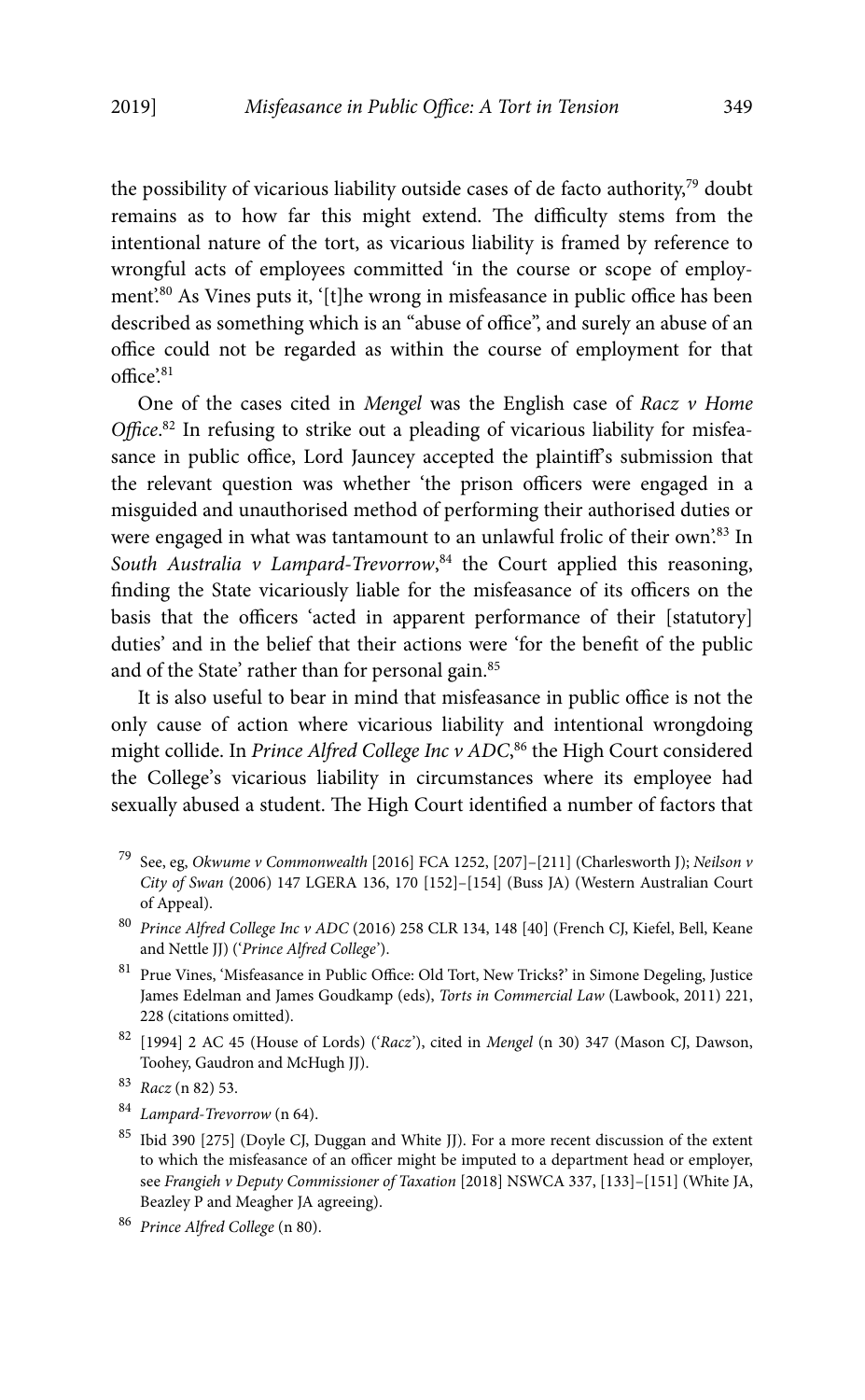might assist in deciding whether such conduct fell within the scope of employment, including: (a) 'any special role that the employer has assigned to the employee and the position in which the employee is thereby placed vis-àvis the victim'; $87$  (b) 'whether the apparent performance of such a role may be said to give the "occasion" for the wrongful act … [including taking] into account … authority, power, trust, control and the ability to achieve intimacy with the victim';<sup>88</sup> and (c) whether 'the employee used or took advantage of the position in which the employment placed the employee vis-à-vis the victim'.89 These factors are particularly relevant in the context of the misfeasance tort, which can only be made out in respect of abuse of public powers, reflected in the requirement that the officer's act be done 'in the purported discharge of his or her public duties'.<sup>90</sup> As Aronson puts it, the types of wrongdoing captured by the misfeasance tort are of a kind that in most cases can 'only be committed "on the job".<sup>91</sup>

To summarise, in looking at who can be held accountable pursuant to the tort of misfeasance in public office, only a subset of government officials will fall within the scope of the 'public office' requirement. There remain doubts as to the reach of the tort into the realms of corporate accountability (ie direct liability of government entities) and hierarchical accountability (ie vicarious liability for the acts of a government employee).

#### B To Whom Is the Government Accountable?

The second aspect of the accountability framework looks at the party to whom an agent is accountable. There are really two levels of accountability holders in this context.<sup>92</sup> At one level, we might view the court as the body to whom an agent is required to account for the purpose of the misfeasance tort.<sup>93</sup> It is unnecessary to engage in any detailed analysis of the role of the courts as an accountability forum in this context, as this work has been done elsewhere.<sup>94</sup>

- <sup>90</sup> Mengel (n 30) 370 (Deane J).<br><sup>91</sup> Aronson 'A Very Peculiar To
- 91 Aronson, 'A Very Peculiar Tort' (n 45) 45.

<sup>87</sup> Ibid 159–60 [81] (French CJ, Kiefel, Bell, Keane and Nettle JJ).

<sup>88</sup> Ibid 160 [81].

<sup>89</sup> Ibid 159 [80].

<sup>&</sup>lt;sup>92</sup> Mulgan (n 6) describes the requirement of accountability jointly to the courts and to the applicant as a form of accountability with a 'dual direction': at 76.

<sup>93</sup> Ibid.

 $94$  See, eg, Dawn Oliver, Government in the United Kingdom: The Search for Accountability, Effectiveness and Citizenship (Open University Press, 1991) 26–7; John Goldring, 'Public Law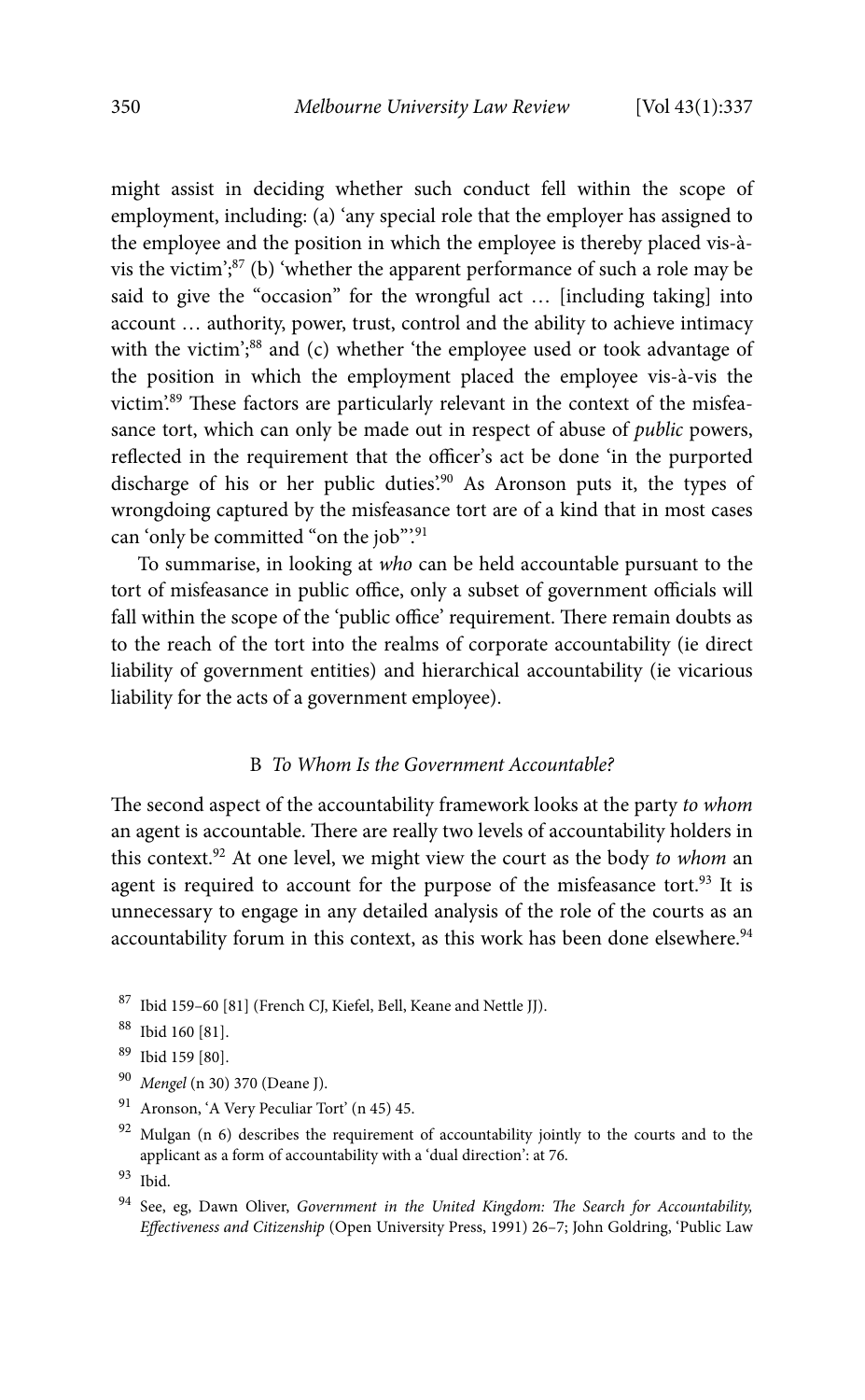For present purposes, it is the second level of accountability holder that is relevant to consider, namely the party who is entitled to bring an agent before the accountability forum. In tort law, issues of standing are wrapped up in the nature of the cause of action, rather than being determined through standalone tests of eligibility to make a claim: 'In private law there is, in general, no separation of standing from the elements in a cause of action.'95 In order to determine to whom a government defendant is accountable in tort, we must look at the content of the relevant cause of action. For the purpose of the misfeasance tort, two elements of the cause of action in particular operate as delimiting devices to mark out the range of individuals entitled to commence proceedings.

The first delimiting device is the mental element(s) of the misfeasance tort.<sup>96</sup> Each of the two types of misfeasance claim (ie targeted malice and reckless exercise of powers) place the defendant in the driving seat in marking out the category of individuals to whom they might be liable. In cases of targeted malice, a direct line is created between the plaintiff and defendant. The defendant in such a case has consciously considered the interests of the plaintiff and has acted either with the intention of causing harm, or not caring that this would be the result of their actions. As noted in Sanders  $v$  Snell [No 2],<sup>97</sup> for the purpose of this limb of the tort, public power is employed 'as a means of inflicting harm'.<sup>98</sup> The second limb of the tort — reckless exercise of powers — also places the plaintiff in the contemplation of the defendant. This is because the tort cannot be made out merely in cases of 'foreseeable' harm, but instead requires the defendant to have 'foreseen' the harm likely to be occasioned.99 While there had been some doubt expressed as to whether the High Court in Mengel might have extended the tort to cases where loss

and Accountability of Government' (1985) 15(1) Federal Law Review 1; Bovens, 'Analysing and Assessing Accountability' (n 3) 456; Mashaw (n 6) 120; Jeff King, 'The Instrumental Value of Legal Accountability' in Nicholas Bamforth and Peter Leyland (eds), Accountability in the Contemporary Constitution (Oxford University Press, 2013) 124; Mulgan (n 6) 76–7.

- <sup>95</sup> Bateman's Bay Local Aboriginal Land Council v Aboriginal Community Benefit Fund Pty Ltd (1998) 194 CLR 247, 264 [43] (Gaudron, Gummow and Kirby JJ).
- 96 See generally Mengel (n 30) 356–7 (Brennan J); Pyrenees Shire Council v Day (1998) 192 CLR 330, 376 [124] (Gummow J) ('Pyrenees'); Three Rivers District Council v Governor and Company of the Bank of England [No 3] [2003] 2 AC 1, 24 (Hirst LJ) ('Three Rivers').
- 97 (2003) 130 FCR 149.

 $^{98}\,$  Ibid 178 [108] (Black CJ, French and von Doussa JJ) (emphasis omitted).

<sup>99</sup> For discussion of the difference between these forms of mental state, see Mads Andenas and Duncan Fairgrieve, 'Misfeasance in Public Office, Governmental Liability, and European Influences' (2002) 51(4) International and Comparative Law Quarterly 757, 762–4.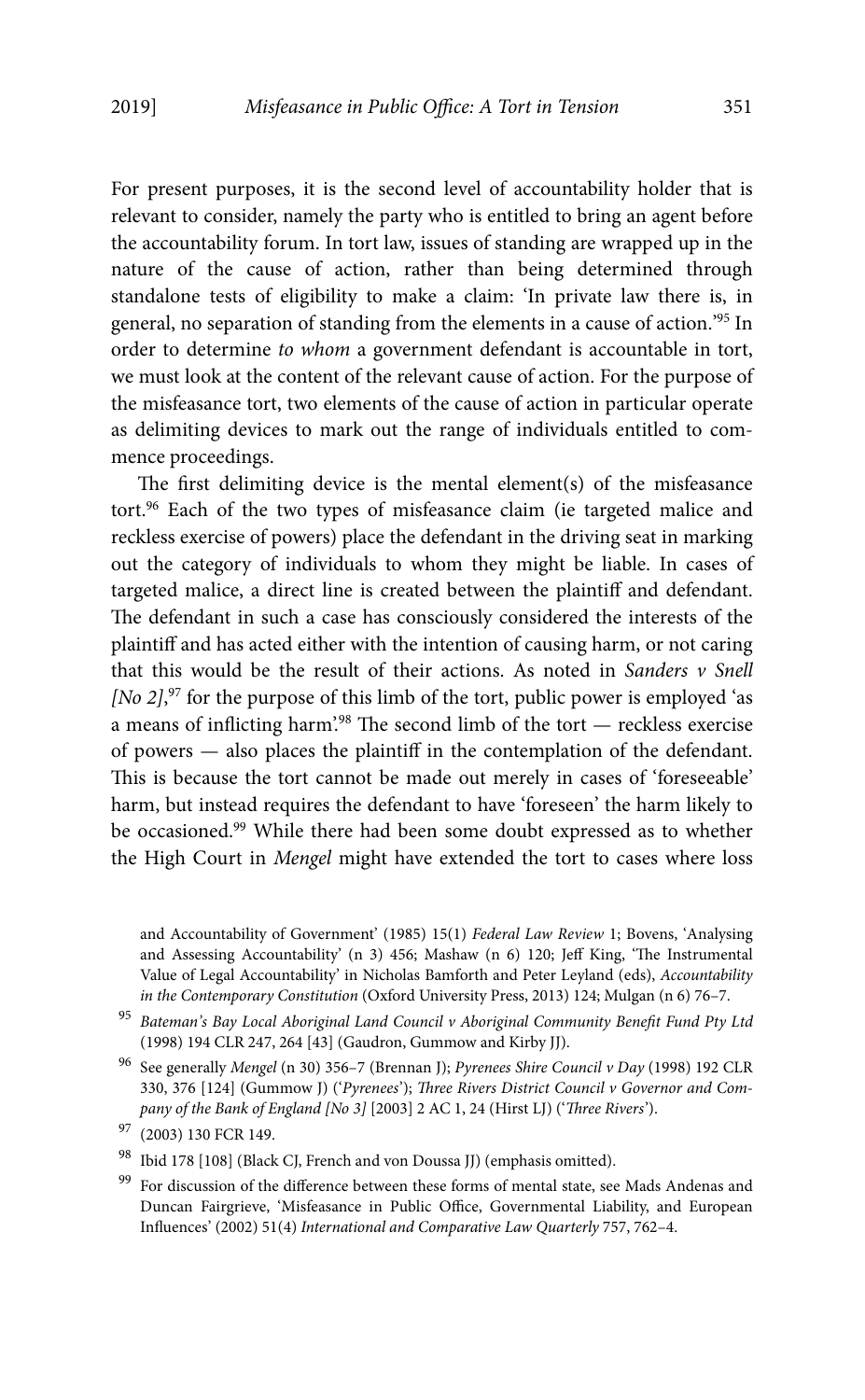was reasonably foreseeable,<sup>100</sup> the New South Wales Court of Appeal recently indicated in Obeid that this was a misreading of Mengel.<sup>101</sup> Bathurst CJ was firmly of the view that it was necessary for the plaintiff to establish that the defendant was aware that their conduct would cause harm, or was recklessly indifferent to such a risk.102 The defendant, therefore, must have adverted to the plaintiff's interests at some level, and decided to proceed irrespective of the harm that was likely to result.<sup>103</sup> We can say, therefore, that for both limbs of the tort, the individuals to whom a government defendant may be accountable are marked out by some degree of subjective contemplation by the defendant (whether conscious or recklessly indifferent), and, in this sense, the defendant plays a large role in determining to whom they are liable.

A second delimiting device employed by the misfeasance tort is the requirement of loss or damage.104 Unlike those torts which are actionable per se,105 the misfeasance tort is derived from the historical action on the case,<sup>106</sup> meaning that proof of damage is an essential element for liability. This is demonstrated by the plaintiff's failure in the English case of Watkins  $v$ Secretary of State for the Home Department ('Watkins').<sup>107</sup> In that case, prison officers were found to have acted ultra vires and in bad faith by opening the plaintiff's legal correspondence. The plaintiff sought to establish misfeasance in public office either on the basis that the tort was actionable per se, or alternatively, that some lesser degree of anxiety ('distress, injured feelings, indignation or annoyance') was sufficient to satisfy the requirement of loss or damage.108 The House of Lords rejected the claim, confirming that, as an

- 100 See, eg, Lampard-Trevorrow (n 64) 387–8 [260]–[264] (Doyle CJ, Duggan and White JJ); Aronson, Groves and Weeks (n 52) 1151–2 [19.650]; Alison Doecke, 'Misfeasance in Public Office: Foreseen or Foreseeable Harm' (2014) 22(1) Torts Law Journal 20, 27–8.
- <sup>101</sup> Obeid (n 33) 648–53 [153]–[172] (Bathurst CJ), 665–7 [242] (Leeming JA).
- 102 Ibid 648–53 [153]–[172].
- $^{103}\,$  This requirement of subjectively *foreseen* as opposed to *foreseeable* loss might go some way towards ameliorating Chamberlain's concerns about the erosion of the historically strict 'standing' rules for the purpose of the misfeasance tort: Erika Chamberlain, 'The Need for a "Standing" Rule in Misfeasance in a Public Office' (2007) 7(2) Oxford University Commonwealth Law Journal 215, 225. Her other concern relates to the changing role of 'duty' in the context of the misfeasance tort, which might otherwise have acted as a further delimiting device: at 225–6.

- <sup>105</sup> Such torts include assault, battery, and false imprisonment: Kit Barker et al, The Law of Torts in Australia (Oxford University Press, 5<sup>th</sup> ed, 2012) 35.
- <sup>106</sup> Three Rivers (n 96) 189–90 (Lord Steyn).
- 107 [2006] 2 AC 395 (House of Lords) ('Watkins').
- 108 Ibid 402–3 [6]–[7] (Lord Bingham).

<sup>104</sup> Ibid 227–8.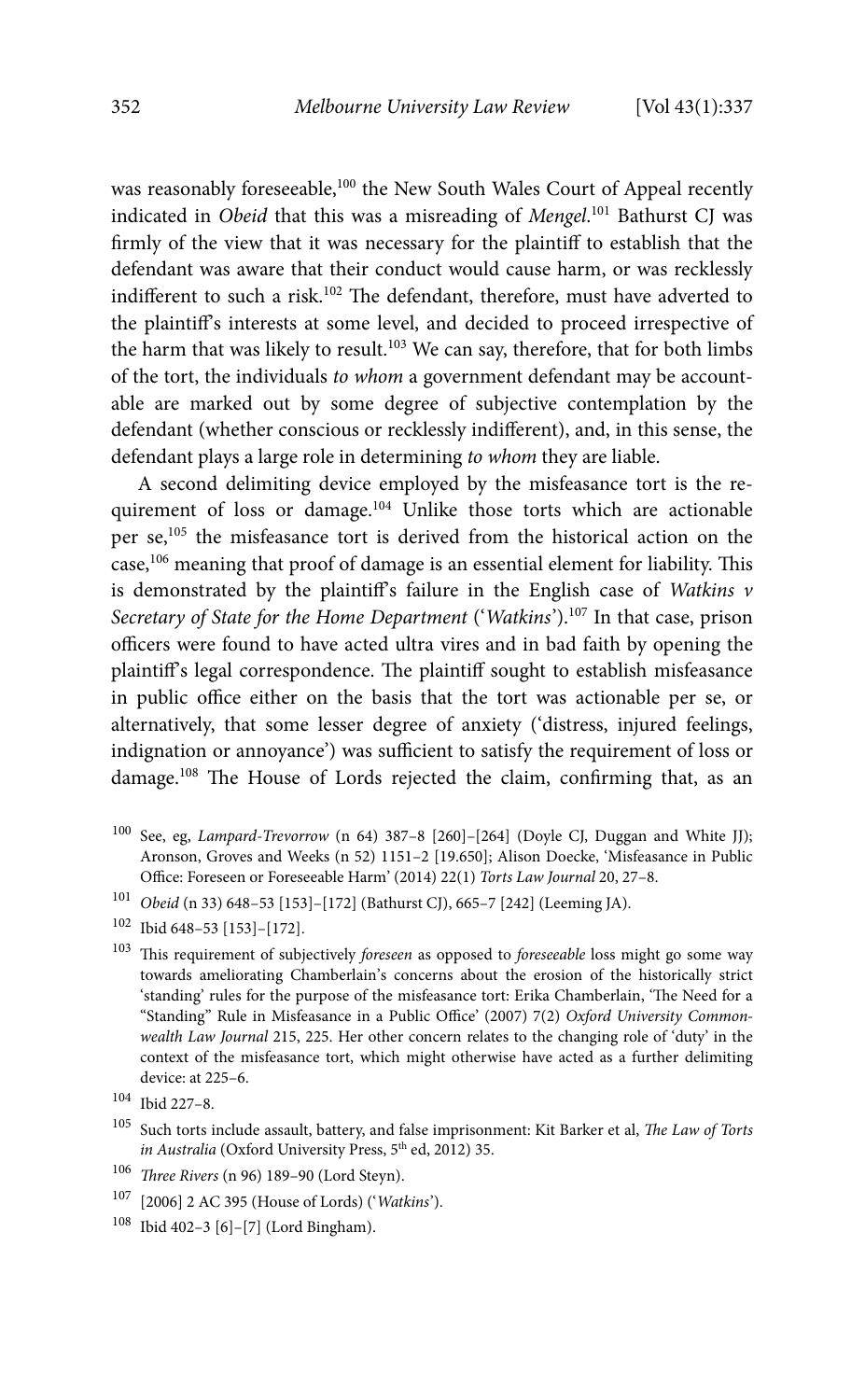action on the case, proof of material damage was an essential element of the tort.109 Therefore, the category of individuals to whom a government official will be liable pursuant to this tort is confined to those who suffer material loss or damage by reason of the defendant's conduct.

Having said this, the recognised forms of material loss and damage are relatively broad, extending beyond personal injury and property damage to pure economic loss, psychological harm, and loss of reputation.<sup>110</sup> Recently, the Full Federal Court in Nyoni was willing to infer material damage where one government agent represented to another that Mr Nyoni was unfit to continue to conduct his pharmacy business: 'The making of such an allegation … should be presumed (as it would in cases of slander) to cause sufficient material or actual damage to support the action of misfeasance in public office'.111 While it remains necessary, therefore, for a plaintiff to point to a recognised form of harm, the court may be more willing to infer harm in cases involving malicious conduct aimed at affecting the plaintiff's reputation (or, at least, business reputation).

#### C For What Does the Misfeasance Tort Hold an Agent Accountable?

The tort of misfeasance in public office provides a remedy in damages for: '(i) an invalid or unauthorised act; (ii) done maliciously; (iii) by a public officer; (iv) in the purported discharge of his or her public duties; (v) which causes loss or harm to the plaintiff.<sup>112</sup> The third, fourth, and fifth of these elements (namely, the definition of 'public officer', the requirement that the agent's conduct be sufficiently linked with official functions, and the requirement of proof of damage) have been discussed above. It is the remaining elements of the tort that are most relevant for considering for what an official is held accountable.

## 1 An Invalid or Unauthorised Act

To understand the meaning of 'invalid or unauthorised', it is useful to contrast the scope of the tort with the now-defunct Beaudesert tort, $113$  which purported to make a remedy in damages available for the 'unlawful, intentional and

<sup>109</sup> Ibid 410 [27].

<sup>&</sup>lt;sup>110</sup> See generally RP Balkin and JLR Davis, *Law of Torts* (LexisNexis Butterworths, 5<sup>th</sup> ed, 2013) 726 nn 226–9 and accompanying text.

 $111$  Nyoni (n 58) 332–3 [101] (North and Rares JJ).

<sup>112</sup> Mengel (n 30) 370 (Deane J).

<sup>113</sup> Ibid 344–5 (Mason CJ, Dawson, Toohey, Gaudron and McHugh JJ).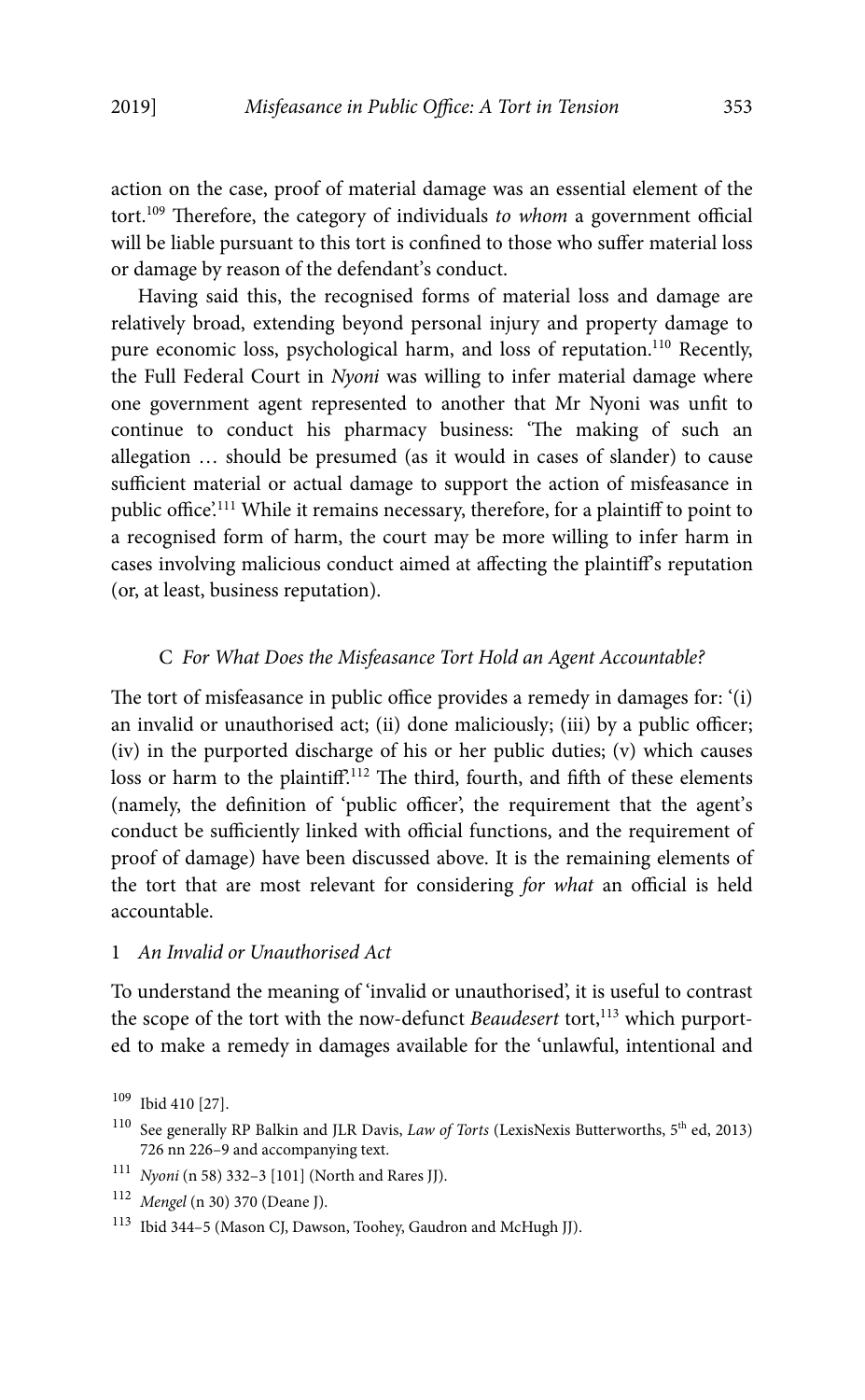positive acts of another'.<sup>114</sup> In that context, 'unlawful' was used not in the public law sense of 'an act that is ultra vires and void', but was instead interpreted to mean 'an act forbidden by law'.115 The misfeasance tort, in contrast, encompasses both illegal conduct in the traditional sense (eg fabrication of evidence, forgery, and cover-ups by police officers),<sup>116</sup> as well as more technical instances of illegality as understood in judicial review proceedings. As noted by Brennan J in Mengel:

[T]he purported exercise of power must be invalid, either because there is no power to be exercised or because a purported exercise of the power has miscarried by reason of some matter which warrants judicial review and a setting aside of the administrative action. $117$ 

Accordingly, the meaning of 'invalid or unauthorised' is in part informed by our understandings of the grounds on which a decision might be set aside in judicial review proceedings. It is also important to bear in mind that 'unlawfulness' in this context is limited to the abuse of public power, touched on in the discussion of 'public office' above.118 For this reason, an official who happens to be in uniform while committing a crime entirely unrelated to their public functions will not commit the tort of misfeasance.<sup>119</sup>

2 Causation

In addition to the requirement that the loss be of a type recognised by the tort of misfeasance in public office,<sup>120</sup> it is further necessary to demonstrate that there exists a requisite link between the conduct complained of and the harm occasioned. Tort law employs concepts of causation to mark out the boundaries of outcomes attributable to impugned conduct, most commonly by asking whether the harm would have occurred 'but for' that conduct (factual causation),<sup>121</sup> and whether the outcome ought to be treated as a cause in law (attributive causation).<sup>122</sup> In many cases, determining whether an official's

<sup>114</sup> Beaudesert Shire Council v Smith (1966) 120 CLR 145, 156 (Taylor, Menzies and Owen JJ).

- 116 See generally Aronson, Groves and Weeks (n 52) 1159 [19.760] nn 584–5, 587 and accompanying text.
- <sup>117</sup> Mengel (n 30) 356.
- $^{118}\,$  See above 343–6. See also Aronson, 'Unfinished Business' (n 1) 440–1.
- 119 Aronson, 'Unfinished Business' (n 1) 441.
- 120 See above 352–3.
- 121 Barker et al (n 105) 533.
- 122 Ibid 544.

<sup>115</sup> Mengel (n 30) 336 (Mason CJ, Dawson, Toohey, Gaudron and McHugh JJ).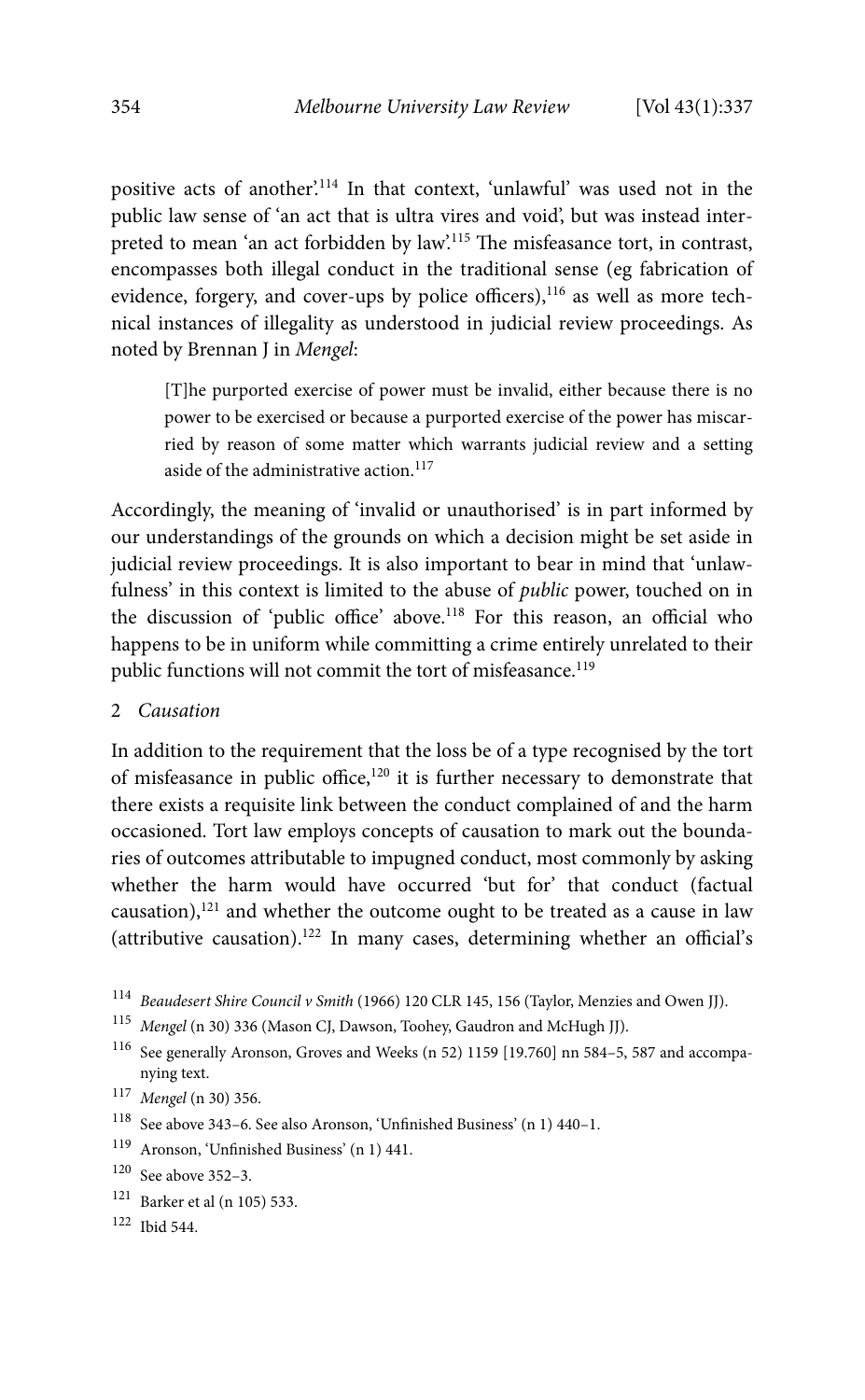excess of power has caused the plaintiff's loss may be straightforward. This may be the case, for instance, where the government official had no jurisdiction to act in the first place (ie simple ultra vires). However, the situation becomes more complicated where the nature of the error is such that the same act could potentially have been performed within power (eg where the same decision could be made having afforded a fair hearing or ignoring the irrelevant consideration).<sup>123</sup> After all, most species of public law 'unlawfulness' are concerned not with the substance of the ultimate decision, but with the means by which that decision is reached. This problem is particularly evident in respect of powers that are discretionary in nature. As noted in Lock v Australian Securities and Investments Commission: 124

The causation question requires consideration of what the relevant public officer would have done if there had been no such deliberate omission. In the case of an unlawful decision not to exercise a discretionary power, there may have been a range of alternative lawful decisions, one of which might include a lawful decision not to exercise the power.<sup>125</sup>

Although the matter did not need to be determined in that case, the implication is that causation may be difficult to establish in cases where there is more than one legal way in which power might be exercised. This particular causation issue is one that must be confronted by advocates of a public law remedy in damages (ie damages for illegality per se).<sup>126</sup> The crux of the difficulty is that, in determining whether harm would have occurred 'but for' the illegality complained of, the court is being asked implicitly to determine

 $^{125}\,$ Ibid 579 [138] (Gleeson J). See also Aronson, Groves and Weeks (n 52) 1158–9 [19.750].

<sup>123</sup> Relief may also potentially be unavailable in the public law context in such cases, either on the basis that a non-'material' error is not jurisdictional (ie it would not 'have resulted in the making of a different decision': Hossain v Minister for Immigration and Border Protection (2018) 359 ALR 1, 9 [31] (Kiefel CJ, Gageler and Keane JJ)), or through the exercise of remedial discretion to deny relief in cases where it would be futile: see, eg, Australian and International Pilots Association v Fair Work Australia (2012) 202 FCR 200, 242–3 [182]–[185] (Perram J).

<sup>124 (2016) 248</sup> FCR 547.

<sup>126</sup> See, eg, PP Craig, 'Compensation in Public Law' (1980) 96 (July) Law Quarterly Review 413, 438–9; Rossana Panetta, 'Damages for Wrongful Administrative Decisions' (1999) 6(4) Australian Journal of Administrative Law 163, 171–2; CS Phegan, 'Damages for Improper Exercise of Statutory Powers' (1980) 9(1) Sydney Law Review 93, 115–17. For a brief discussion of the misfeasance tort in this context, see Ellen Rock and Greg Weeks, 'Monetary Awards for Public Law Wrongs: Australia's Resistant Legal Landscape' (2018) 41(4) University of New South Wales Law Journal 1159, 1175–6.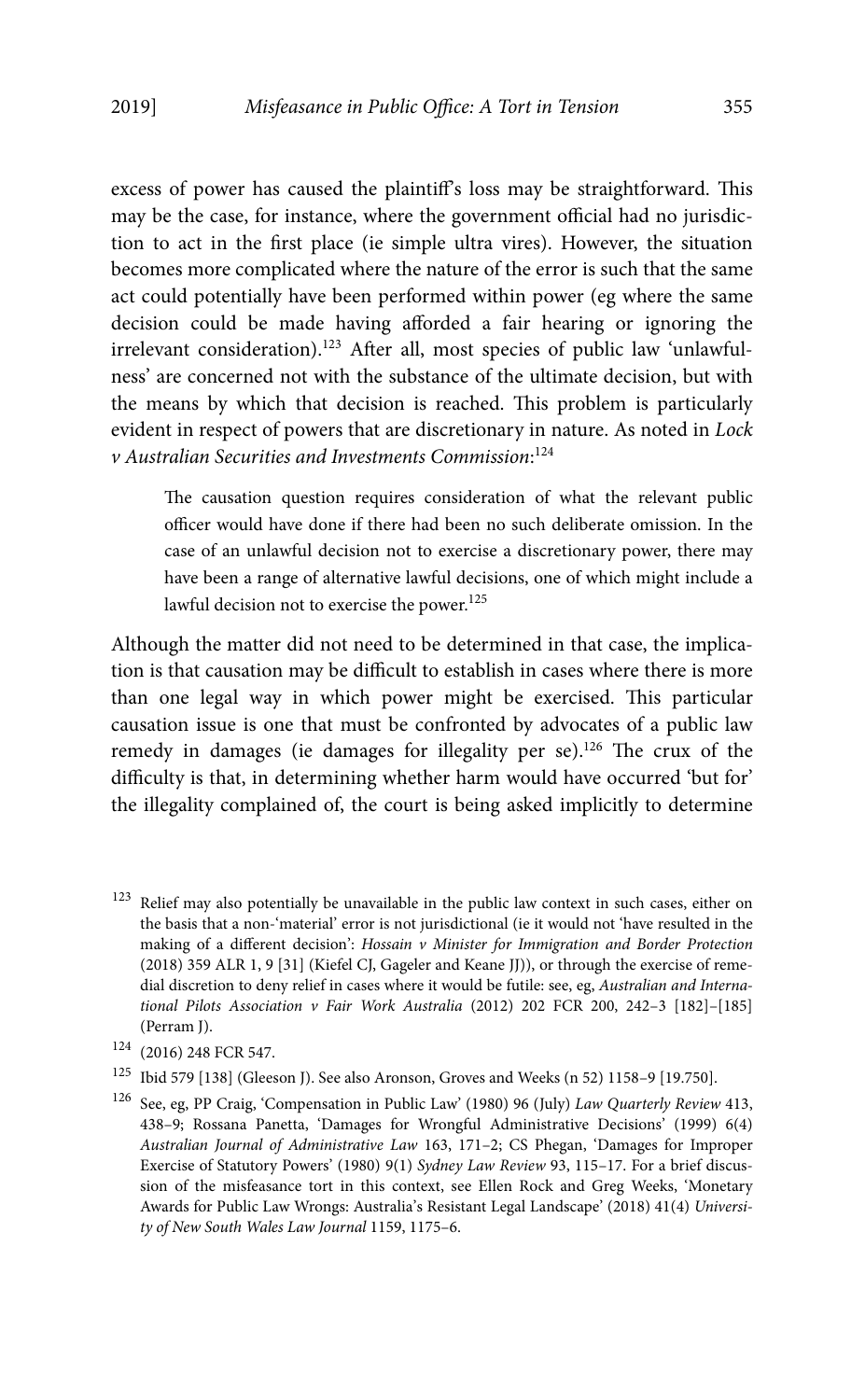how the discretionary power should have been exercised, potentially moving the court into forbidden merits review territory.

The English courts confronted this difficulty in the context of the tort of false imprisonment in  $R$  (Lumba)  $\nu$  Secretary of State for the Home Department.<sup>127</sup> In that case, the substance of the plaintiffs' claim was that their detention was unlawful because the Home Department had operated in reliance on an unpublished and unlawful policy.<sup>128</sup> Relevantly, however, the plaintiffs would still have been detained if the decision-maker had instead relied on the applicable published and lawful policy.<sup>129</sup> Applying what was described as 'the causation test', the trial judge and the Court of Appeal rejected the claim on the basis that the detention was inevitable; the application of the unlawful policy was of no 'causative effect' because the lawful policy dictated the same result.130 This approach was rejected by a majority of the Supreme Court, with Lord Dyson JSC indicating that there was 'no place for a causation test' in the context of the tort of false imprisonment.<sup>131</sup> In his Lordship's view:

Where the power has not been lawfully exercised, it is nothing to the point that it could have been lawfully exercised. If the power could and would have been lawfully exercised, that is a powerful reason for concluding that the detainee has suffered no loss and is entitled to no more than nominal damages. But that is not a reason for holding that the tort has not been committed.<sup>132</sup>

To adopt the words of Lord Kerr JSC, '[t]he fact that a person could have been lawfully detained says nothing on the question whether he was lawfully detained'.133 Nominal damages could therefore be awarded in recognition of the fact that the defendant's chosen justification for detention was an unlawful one, reserving higher quantum awards for cases in which there was no available legal justification, thereby giving rise to material loss.134

<sup>128</sup> R (Lumba) (n 127) 261 [7] (Lord Dyson JSC).

- 130 Ibid 273 [56]–[59].
- 131 Ibid 274 [65].
- 132 Ibid 276 [71].
- 133 Ibid 321 [239] (emphasis in original).
- 134 Ibid 301 [169] (Lord Dyson JSC).

<sup>&</sup>lt;sup>127</sup> [2012] 1 AC 245 (Supreme Court) ('R (Lumba)'). See also CPCF v Minister for Immigration and Border Protection (2015) 255 CLR 514, 610–11 [324] (Kiefel J) ('CPCF'); Fernando v Commonwealth (2014) 231 FCR 251, 265–7 [66]–[76] (Besanko and Robertson JJ).

<sup>129</sup> Ibid 273 [59].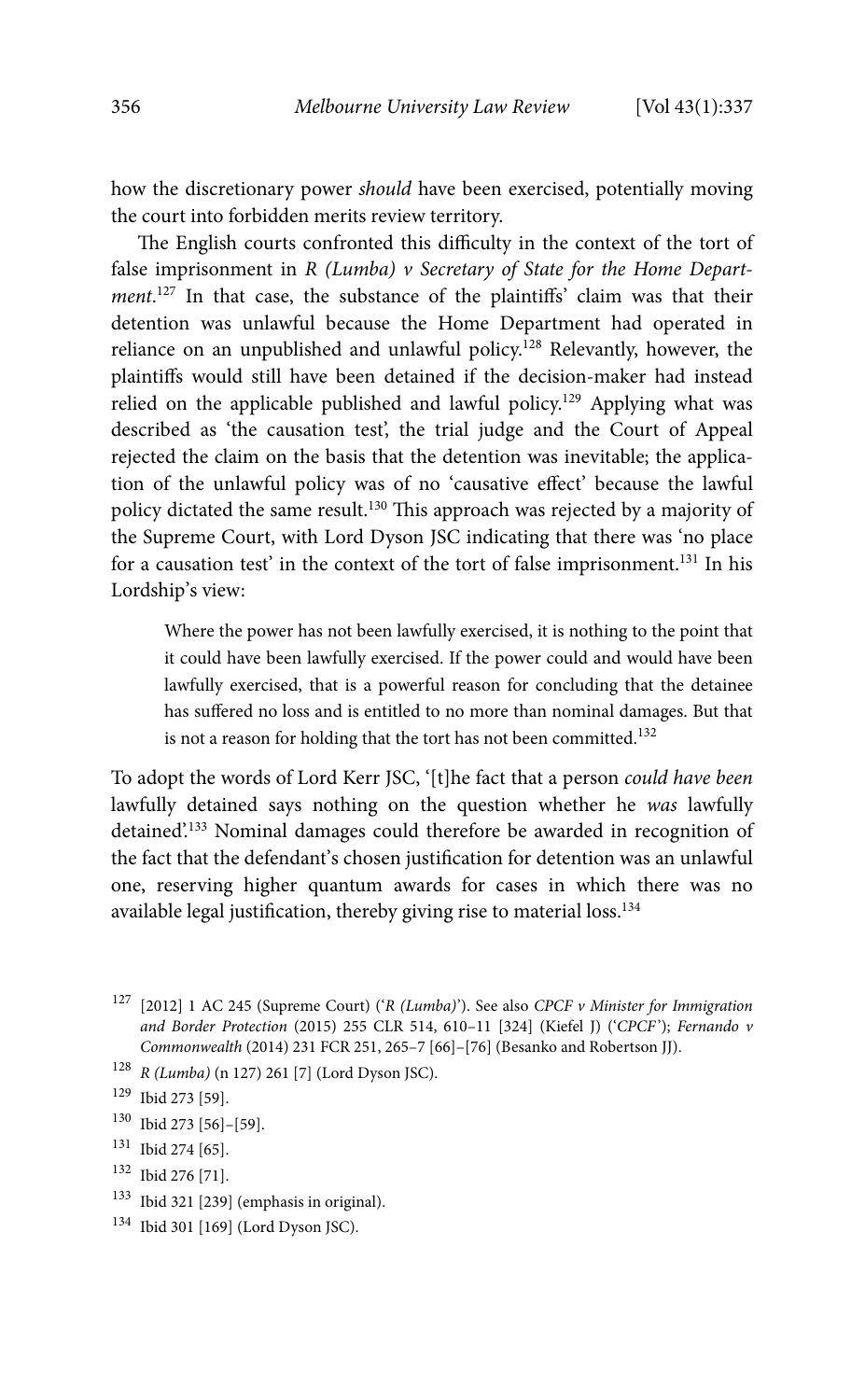It may at first glance be tempting to extrapolate this reasoning across to misfeasance cases,<sup>135</sup> treating the illegality of the defendant's chosen justification as determinative irrespective of whether or not an alternative legal path was open. However, there remains a critical point of difference between the two species of tort  $-$  while false imprisonment is actionable per se,<sup>136</sup> courts have maintained a strict hold on the damage requirement for the misfeasance tort, as outlined above.<sup>137</sup> The use of nominal damages to serve a noncompensatory purpose, $138$  circumventing the question of causation, is therefore a much smaller step to take in that context. Put simply, the cases have not yet gone far enough to tell us how these difficult causation questions might be resolved for the purpose of the misfeasance tort.<sup>139</sup>

### 3 Malice

The final element of the misfeasance tort to consider, in looking at for what an agent is held accountable, is the requirement that the act be 'done maliciously'.140 This mental element of the tort has been described as comprising 'two alternative "limbs".<sup>141</sup> The first is that of 'targeted malice', $142$  which captures 'actual intention to cause such injury',<sup>143</sup> or conduct either 'specifically intended to injure a person'144 or engaged in 'with the predominant intent of damaging a person'.145 The second limb, which addresses a knowingly or recklessly unlawful act that causes damage, captures both deliberate wrongdoing and recklessness in the sense of 'deliberate blindness'.146 In other words,

- 139 Aronson, 'Unfinished Business' (n 1) 444.
- <sup>140</sup> Mengel (n 30) 370 (Deane J).
- <sup>141</sup> Three Rivers (n 96) 137 (Auld LJ).
- 142 Ibid; Mengel (n 30) 370 (Deane J).
- <sup>143</sup> Mengel (n 30) 370 (Deane J).
- <sup>144</sup> Three Rivers (n 96) 191 (Lord Steyn).
- 145 Ibid 137 (Auld LJ).
- <sup>146</sup> Mengel (n 30) 371 (Deane J).

<sup>135</sup> For discussion on this point, see, eg, Erika Chamberlain, 'When Unlawfulness Becomes Tortious: Misfeasance in a Public Office and Administrative Law' (2015) 44(4) Advocates' Quarterly 489, 501–2.

<sup>136</sup> CPCF (n 127) 569 [155] (Hayne and Bell JJ).

 $^{137}\,$  As to the requirement of proof of damage for the purpose of the misfeasance tort, see above 352–3.

<sup>138</sup> One such non-compensatory purpose is vindication: Jason NE Varuhas, Damages and Human Rights (Hart Publishing, 2016) 46–9.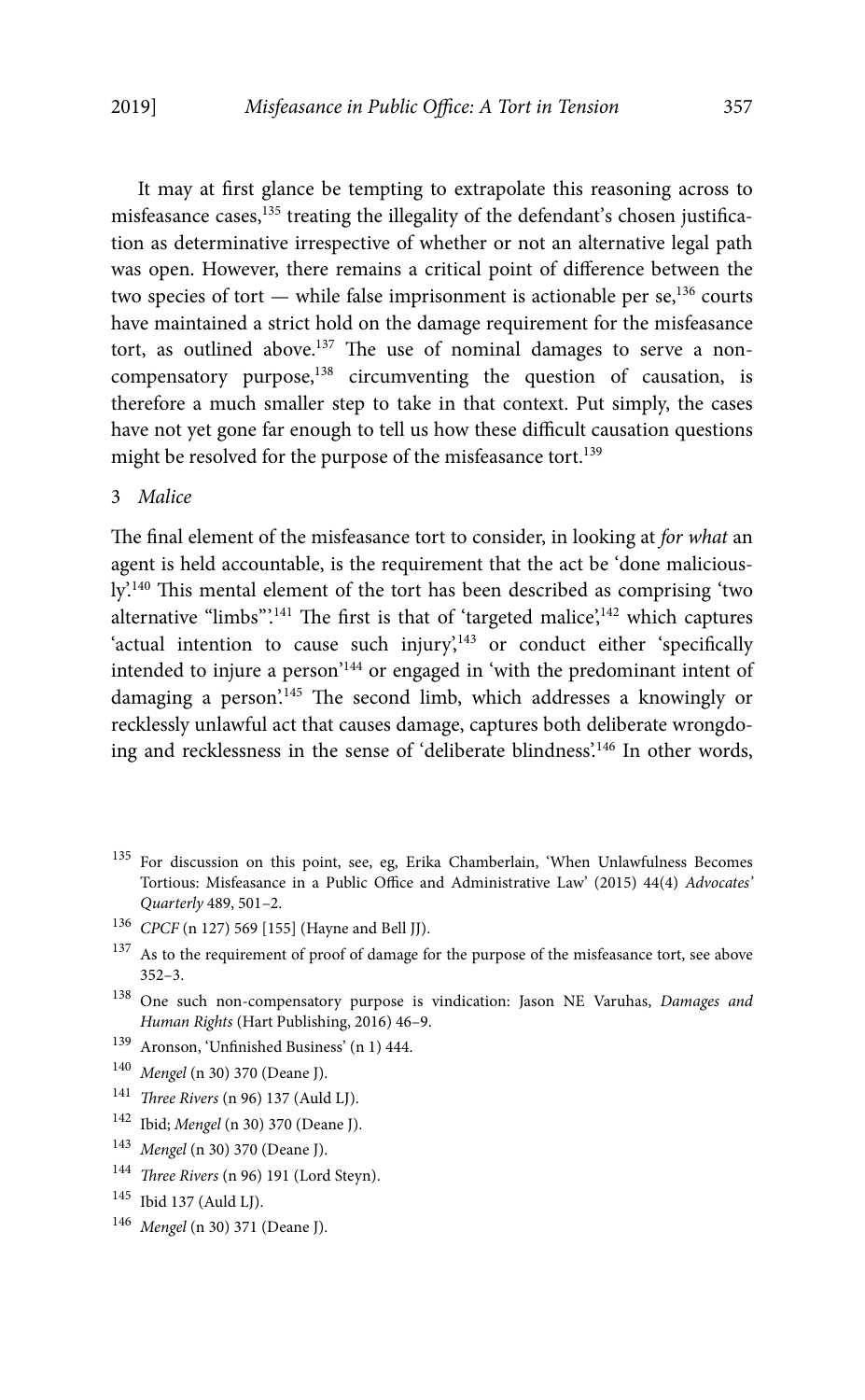the tort requires a degree of 'conscious maladministration',<sup>147</sup> either in the form of intention to cause harm (or recklessness as to harm arising), or intention to exceed powers (or recklessness as to legality).

It is further worth making the point that it is likely not possible to argue against liability for 'malicious' conduct on the basis that the act was otherwise within power. While it has been suggested that 'spite or an intention to harm are not sufficient [to make out the tort] if the action is in fact lawful',<sup>148</sup> the better view is that spiteful or malicious conduct is unlikely to ever be considered 'otherwise lawful'; such conduct would likely contravene the judicial review grounds of improper purpose and bad faith.<sup>149</sup> This leads to the conclusion that a plaintiff does not need to identify a separate ground of illegality (such as a failure to accord procedural fairness) in cases of targeted malice, but can rely on that conduct itself to establish an excess of power.

#### D How Is an Agent Held Accountable?

The question of how an agent is held accountable encompasses two levels of enquiry. The first considers the process by which accountability is delivered (ie procedural aspects of the court process), and the second considers the final result of that process (ie court orders). As noted above, others have already considered the more general contribution that the courts make to government accountability.150 Returning to the various rationales for accountability set out above,151 there is much to recommend judicial process for the purpose of meeting these ends. Transparency is fostered in a number of ways. Perhaps most critically, courts contribute to transparency through the open nature of the court forum and through the publication of judicial reasons.<sup>152</sup> Government transparency is further facilitated through the use of pre-trial and incourt procedures to compel the production of documents and evidence from

<sup>&</sup>lt;sup>147</sup> Pyrenees (n 96) 376 [124] (Gummow J). See also Federal Commissioner of Taxation v Futuris Corporation Ltd (2008) 237 CLR 146, 153–4 [11]–[15] (Gummow, Hayne, Heydon and Crennan JJ).

 $^{148}\,$  Aronson, 'Unfinished Business' (n 1) 441. Aronson gives the example of a parking inspector gleefully issuing a parking fine to their enemy.

<sup>149</sup> Nyoni (n 58) 329–30 [87]–[91] (North and Rares JJ). The only circumstance in which this would not be the case would be in relation to a power specifically conferred to enable an official to act maliciously, and it is inconceivable that the legislature would enact such a law.

<sup>150</sup> See above n 94. Notable amongst these are the observations of King (n 94) about the instrumental benefits associated with accountability via the judicial process: at 129–51.

<sup>151</sup> See above 341–2.

<sup>&</sup>lt;sup>152</sup> Justice Michael Kirby, 'Judicial Accountability in Australia' (2003) 6(1) Legal Ethics 41, 45-6.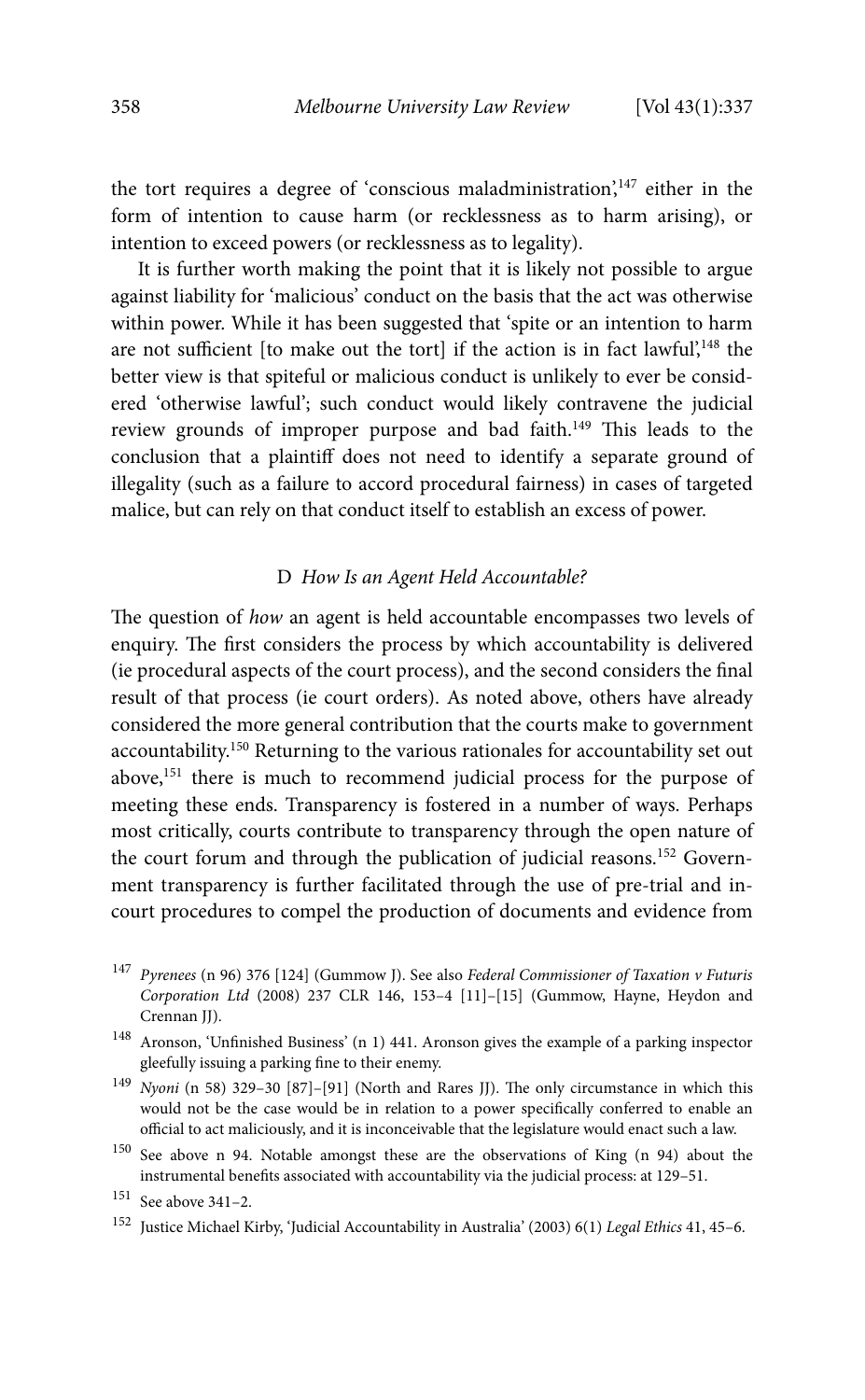government defendants, including discovery, subpoenas, interrogatories, pleadings, and cross-examination.153 The tort of misfeasance in public office enjoys all of these transparency-oriented accountability benefits, providing citizens with a means to call a government official to explain and justify their conduct in a public forum.

The remaining results-oriented rationales for accountability are then supported through the provision of remedies and sanctions.154 The archetypal remedy in tort proceedings is an award of damages.155 While damages are, in essence, a reparative remedy aligned with the restorative rationale for accountability, they can also be viewed as contributing to a number of the other accountability rationales: 'Money is probably the most frequently used means of punishing, deterring, compensating and regulating throughout the legal system.'156 When awarded in the context of the tort of misfeasance in public office, compensatory and punitive damages can each be understood to contribute to a number of accountability rationales. Compensatory damages provide an individual with a monetary payment to make up for pecuniary and non-pecuniary loss, damage, or injury that they have sustained.157 In this context, the aim of the award is to place the plaintiff in the same position as they would have been in but for the defendant's wrong.158 This rationale is well aligned with the restorative function of accountability, providing individuals who have suffered loss with a monetary payment designed to repair that loss; the tort is 'designed to provide redress for acts done by public officers in abuse or misuse of powers conferred on them for the purpose of their public duties'.<sup>159</sup>

Punitive (or exemplary) damages are also available for the purpose of the misfeasance tort.160 Punitive damages align well with the desert rationale for

153 Rock, 'A Core Public Law Value?' (n 2) 196.

- 155 Barker et al (n 105) 693.
- <sup>156</sup> Pat O'Malley, *The Currency of Justice: Fines and Damages in Consumer Societies* (Routledge-Cavendish, 2009) 1.
- <sup>157</sup> Harvey McGregor, *McGregor on Damages* (Sweet & Maxwell, 19<sup>th</sup> ed, 2014) 13.
- <sup>158</sup> Livingstone v Rawyards Coal Co (1880) 5 App Cas 25, 39, cited in McGregor (n 157) 14.
- <sup>159</sup> Obeid (n 33) 639 [100] (Bathurst CJ).
- $160$  There remains dispute as to whether aggravated damages fall into this same category: see, eg, Peter Cane, The Anatomy of Tort Law (Hart Publishing, 1997) 114; Allan Beever, 'The Structure of Aggravated and Exemplary Damages' (2003) 23(1) Oxford Journal of Legal Studies 87. If we conceive of aggravated damages as plaintiff-focused (ie appeasing a perceived indignity) as opposed to defendant-focused (ie punishing and deterring), it is conven-

<sup>154</sup> See ibid 196–7.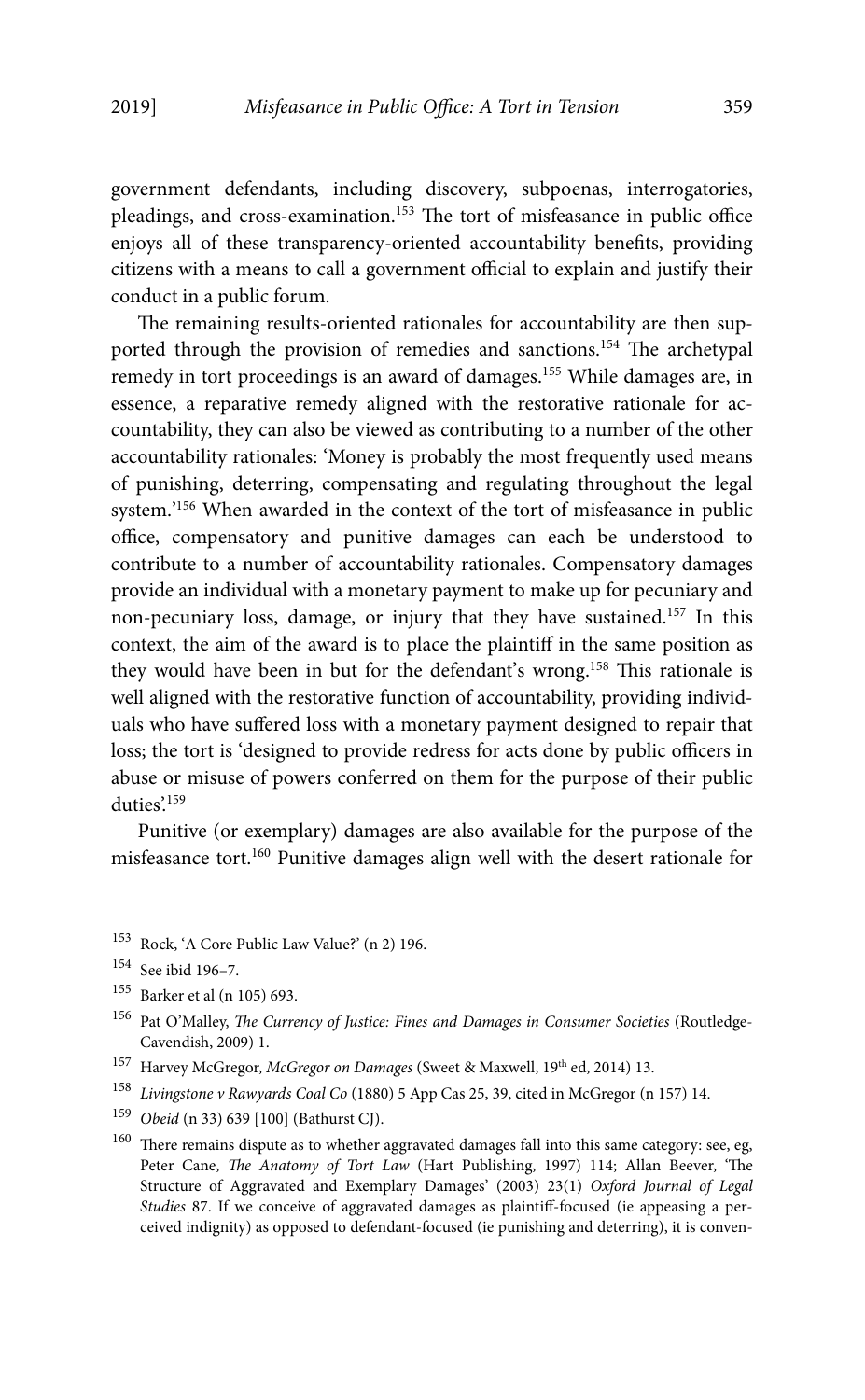accountability, not only in terms of their purpose, but also in terms of the circumstances in which the award is thought to be appropriate. Punitive damages are thought to be appropriate in cases where a defendant's 'conduct is sufficiently outrageous to merit punishment, as where it discloses malice, fraud, cruelty, insolence or the like',<sup>161</sup> or in response to 'conscious wrongdoing in contumelious disregard of another's rights'.<sup>162</sup> Though it is not necessary to establish that the defendant's conduct was malicious in order to obtain a punitive damages award, it does appear necessary to establish a minimum level of conscious engagement on the part of the defendant, in the form of intentional or reckless behaviour.<sup>163</sup> Australian courts have not followed the restrictive approach of the English courts represented by the decision of Rookes v Barnard ('Rookes'),  $164$  in which the House of Lords fixed the availability of punitive damages to already-recognised categories of cases.<sup>165</sup> Even within that restrictive approach, however, punitive damages have been made available for egregious conduct by government officials. In Rookes, Lord Devlin was concerned to maintain the availability of punitive damages in response to 'arbitrary and outrageous use of executive power',<sup>166</sup> as in cases of 'oppressive, arbitrary or unconstitutional action by the servants of the government'.167

Punitive damages are particularly apt in the context of the tort of misfeasance in public office.<sup>168</sup> As outlined above,<sup>169</sup> this tort involves a serious

ient to hive off aggravated damages in the context of the present discussion. Otherwise, little turns on this dispute.

- $^{161}\,$  McGregor (n 157) 454.
- <sup>162</sup> Gray v Motor Accident Commission (1998) 196 CLR 1, 7 [14] (Gleeson CJ, McHugh, Gummow and Hayne JJ) ('Gray'), quoting Whitfeld v De Lauret & Co Ltd (1920) 29 CLR 71, 77 (Knox CJ).
- <sup>163</sup> Lamb v Cotogno (1987) 164 CLR 1, 8–9 (Mason CJ, Brennan, Deane, Dawson and Gaudron JJ); Gray (n 162) 196 CLR 1, 9–10 [19]–[23] (Gleeson CJ, McHugh, Gummow and Hayne JJ); Trevorrow [No 5] (n 61) 389–90 [1213]–[1221] (Gray J). See also Carol Harlow, 'A Punitive Role for Tort Law?' in Linda Pearson, Carol Harlow and Michael Taggart (eds), Administrative Law in a Changing State: Essays in Honour of Mark Aronson (Hart Publishing, 2008) 247, 252.
- 164 [1964] AC 1129 (House of Lords) ('Rookes').
- $^{165}\,$  See Uren v John Fairfax & Sons Pty Ltd (1966) 117 CLR 118, 138–9 (Taylor J); Rookes (n 164) 1226–7 (Lord Devlin).
- <sup>166</sup> Rookes (n 164) 1223.
- 167 Ibid 1226.
- <sup>168</sup> Note that while there is a degree of alignment between rationales, in practice the award of punitive damages for the misfeasance tort has been rare. But see Fernando v Commonwealth [No 4] (2010) 276 ALR 586, 589–95 [13]–[53] (Siopis J) (Federal Court). The finding of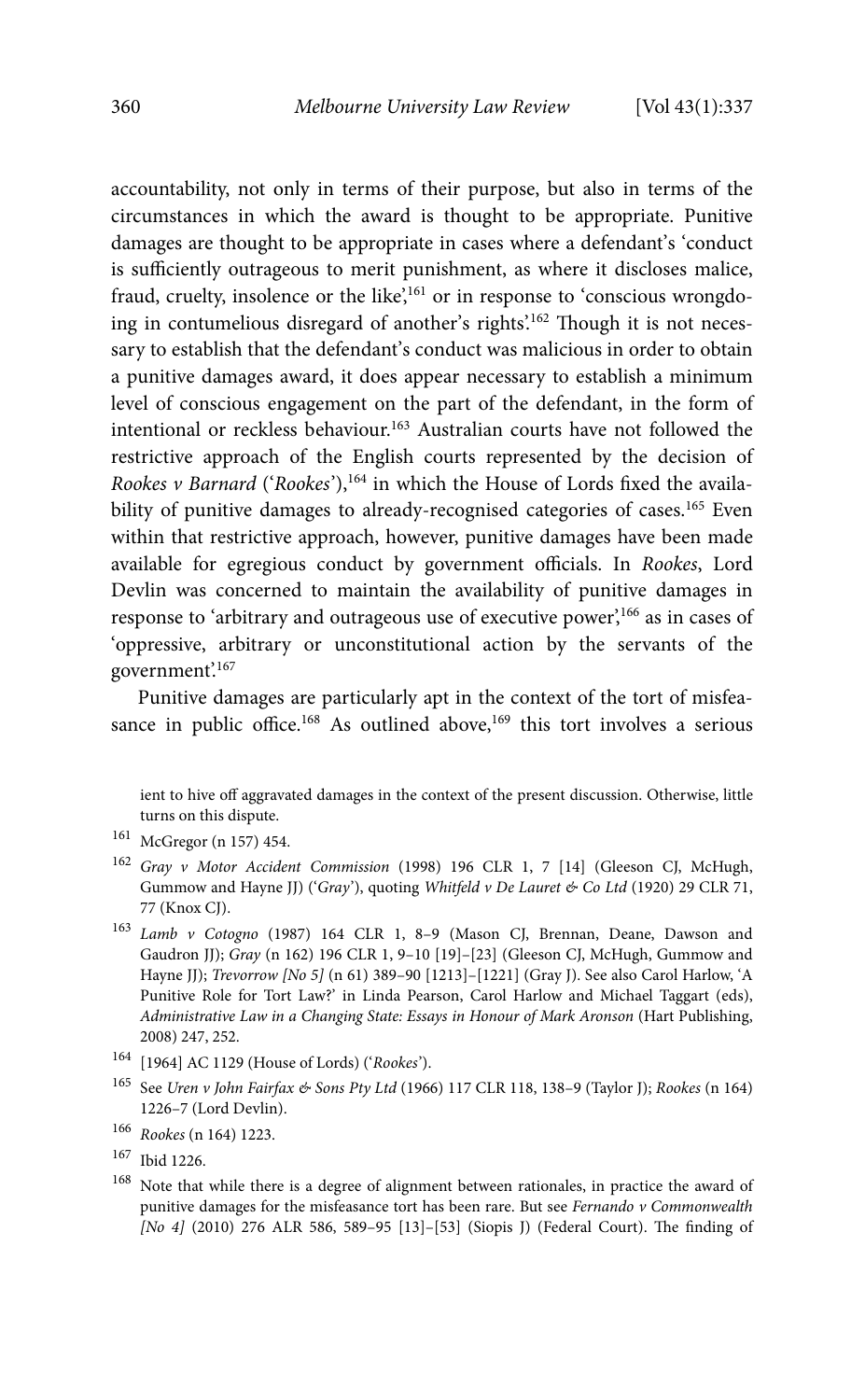degree of subjective fault on the part of the official concerned, which may invite the conclusion that punitive damages will be available in every case where a claim is made out. However, courts appear to require something more than the elements of subjective fault comprised in the misfeasance tort before awarding punitive damages. In Kuddus v Chief Constable of Leicestershire Constabulary ('Kuddus'), $170$  Lord Hutton accepted that punitive damages may be available in respect of oppressive, arbitrary, or unconstitutional acts by government officials, but expressed the view that 'not every abuse of power which constitutes the tort of misfeasance will come within [that] category.<sup>171</sup> In order for punitive damages to be relevant, therefore, the plaintiff must show something more than the degree of subjective fault that constitutes the tort itself.

Like the desert rationale for accountability, punitive damages focus primarily on the individual wrongdoer rather than on the victim.<sup>172</sup> This is because the purpose of a punitive damages award is to punish and mark public disapproval of the wrongdoer's conduct.<sup>173</sup> As put by Chamberlain, making punitive damages available in misfeasance cases 'is necessary to express a sense of public outrage at the misuse of the powers that were granted to the official to exercise in the public interest'.<sup>174</sup> The availability of punitive damages further serves the important constitutional function of 'uphold[ing] and vindicat[ing] the rule of law',<sup>175</sup> or, in Harlow's words, represents 'a constitutional principle of symbolic importance.<sup>176</sup> Not only is the purpose of a punitive damages award closely aligned to the accountability rationale of desert, it can also be viewed as contributing to the higher theoretical goal of supporting the legitimacy of government.

It is also worth noting that, even in the absence of an award of punitive damages, misfeasance proceedings may play a potentially punitive role in maintaining government accountability. The process of appearing in court to

liability was ultimately set aside: Commonwealth v Fernando (2012) 200 FCR 1, 28–9 [130]–[131] (Gray, Rares and Tracey JJ).

170 [2002] 2 AC 122 (House of Lords) ('Kuddus').

- <sup>173</sup> Wilkes v Wood (1763) Lofft 1; 98 ER 489, 498–9 (Pratt CJ).
- 174 Chamberlain, Misfeasance in a Public Office (n 42) 67.
- <sup>175</sup> See Kuddus (n 170) 149 [79] (Lord Hutton), cited in New South Wales v Ibbett (2006) 229 CLR 638, 649–50 [40] (Gleeson CJ, Gummow, Kirby, Heydon and Crennan JJ).
- 176 Harlow, 'A Punitive Role for Tort Law?' (n 163) 251.

<sup>169</sup> See above 351–2, 357–8.

<sup>171</sup> Ibid 153 [91].

 $^{172}~$  Gray (n 162) 7 [15] (Gleeson CJ, McHugh, Gummow and Hayne JJ).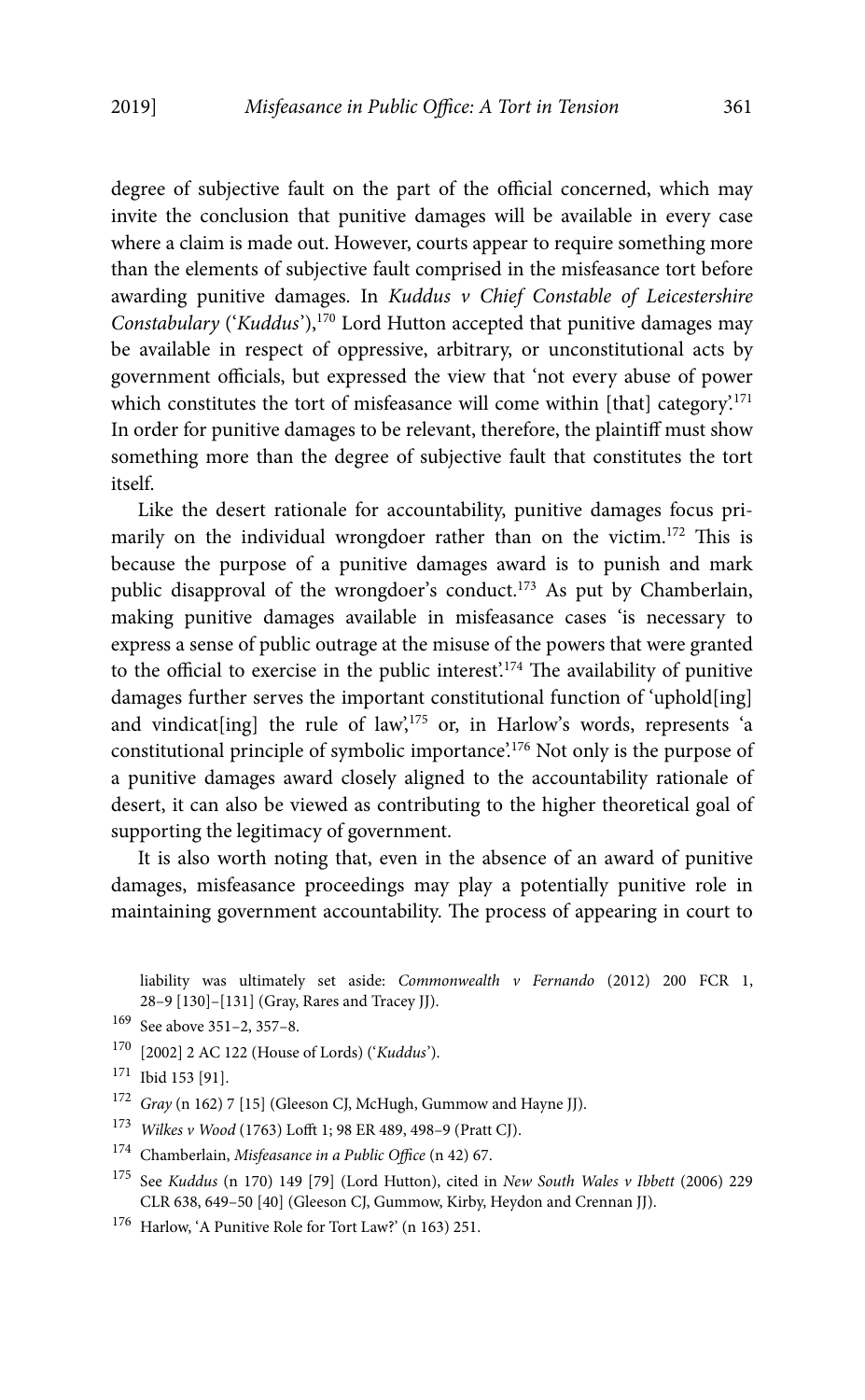answer to a claim of misfeasance, along with findings of malice or knowing recklessness, can be imagined to be an unpleasant and embarrassing experience even aside from the imposition of damages liability. As Bovens puts it, public acknowledgement of a failure to comply with prescribed norms may in some circumstances be 'particularly painful', in which case 'sanctions [are] therefore present in the very process of being held responsible'.177 If we accept that a finding of liability for misfeasance in public office (and attendant compensatory damages) carries a potentially punitive effect, the award of punitive damages then serves a function of reinforcing that stigma in more egregious cases.

Beyond restoration and desert, we might wonder whether the remedies available in misfeasance claims have a potential deterrent function. For many, the idea of tort law as a tool of deterrence is 'innate',<sup>178</sup> although, as Harlow notes, '[d]eterrent theories of tort law are today hard to come by.<sup>179</sup> More recent academic attention has focused instead on attempting to discern the impact of tort remedies as an empirical matter, with varying degrees of success.<sup>180</sup> Whatever we think of the potential utility of *compensatory* damages as a tool of deterrence, there are far stronger claims supporting the deterrent effect of punitive damages. Reflections of this rationale were evident even in the seminal misfeasance case of Ashby  $v$  White,<sup>181</sup> where Holt CJ stated that '[i]f publick officers will infringe mens rights, they ought to pay greater damages than other men, to deter and hinder other officers from the like offences'.182 To similar effect, Lord Hutton in Kuddus indicated that

the power to award exemplary damages in such cases … serves to deter such actions in future as such awards will bring home to officers in command of in-

<sup>&</sup>lt;sup>177</sup> Mark Bovens, The Quest for Responsibility: Accountability and Citizenship in Complex Organisations (Cambridge University Press, 1998) 39–40. See also Behn (n 17) 3.

<sup>&</sup>lt;sup>178</sup> Carol Harlow, 'Damages and Human Rights' [2004] (3) New Zealand Law Review 429, 432.

 $^{179}\,$  Harlow, 'A Punitive Role for Tort Law?' (n 163) 249. For discussion of deterrent justifications for the misfeasance tort, see Chamberlain, Misfeasance in a Public Office (n 42) 66–9.

<sup>180</sup> Harlow, 'A Punitive Role for Tort Law?' (n 163) 249–50. See also Peter H Schuck, Suing Government: Citizen Remedies for Official Wrongs (Yale University Press, 1983) 16–17; David S Cohen, 'Regulating Regulators: The Legal Environment of the State' (1990) 40(2) University of Toronto Law Journal 213, 257–9.

<sup>181 (1703) 2</sup> Ld Raym 938; 92 ER 126 ('Ashby'). See generally Aronson, 'A Very Peculiar Tort' (n 45) 6.

<sup>182</sup> Ashby (n 181) 137.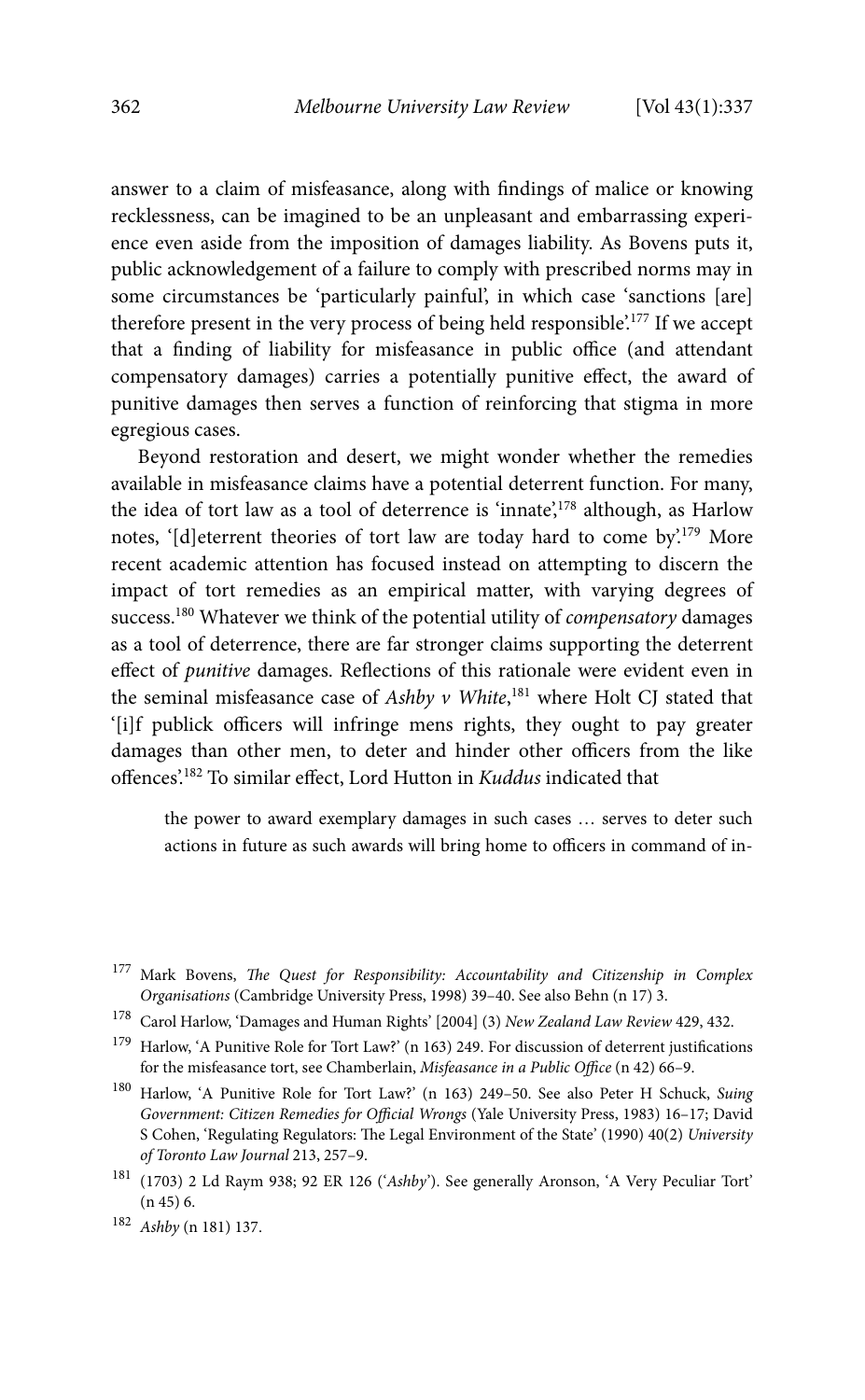dividual units that discipline must be maintained at all times. In my respectful opinion the view is not fanciful ... that such awards have a deterrent effect ...<sup>183</sup>

Lord Scott was less convinced, at least in cases where liability was to be borne not by the individual wrongdoer but by their employer.184

There are also doubts as to whether personal liability to pay punitive damages has a deterrent effect, or whether there is a risk that such punitive sanctions may be counterproductive (particularly in cases of abuse of power). Braithwaite's review of a range of empirical (primarily criminological) research led him to conclude that the threat of sanction may not be a useful deterrent in this context.<sup>185</sup> According to this research, there are a range of reasons why 'big sticks often rebound'.186 For instance, in some cases an individual may respond to a threat of sanction with defiance: by 'getting mad rather than by ceasing to be bad'.187 The level of reactance (ie the motivation to act to regain a freedom that has been lost or threatened)<sup>188</sup> may be affected by factors such as the actor's level of emotionality or the importance of the freedom under threat.189 While the threat of sanction might produce gains in some contexts, the risk of backfire, Braithwaite concludes, leads to a potentially nil overall effect.<sup>190</sup> Courts have also acknowledged this risk in connection with the misfeasance tort, noting that the '[i]nappropriate imposition of liability on public officials may deter officials from exercising powers conferred on them when their exercise would be for the public good'.<sup>191</sup>

## IV THE MISFEASANCE TORT: CAUGHT BETWEEN ACCOUNTABILITY RATIONALES

The foregoing analysis has demonstrated that the misfeasance tort is often said to be underpinned by three different objectives that can also more broadly be understood to be rationales of accountability: restoration, desert, and deter-

<sup>183</sup> Kuddus (n 170) 149 [79].

<sup>184</sup> Ibid 157 [108], 161 [129]. See also Bruce Feldthusen, 'Punitive Damages: Hard Choices and High Stakes' [1998] (4) New Zealand Law Review 741, 761.

<sup>185</sup> Braithwaite (n 27) 314–22.

<sup>186</sup> Ibid 360.

<sup>187</sup> Ibid 318.

<sup>&</sup>lt;sup>188</sup> See generally Jack W Brehm, A Theory of Psychological Reactance (Academic Press, 1966).

<sup>189</sup> Braithwaite (n 27) 316–19, 322–4.

<sup>190</sup> Ibid 318.

<sup>&</sup>lt;sup>191</sup> Sanders v Snell (1998) 196 CLR 329, 344 [37] (Gleeson CJ, Gaudron, Kirby and Hayne JJ) ('Sanders').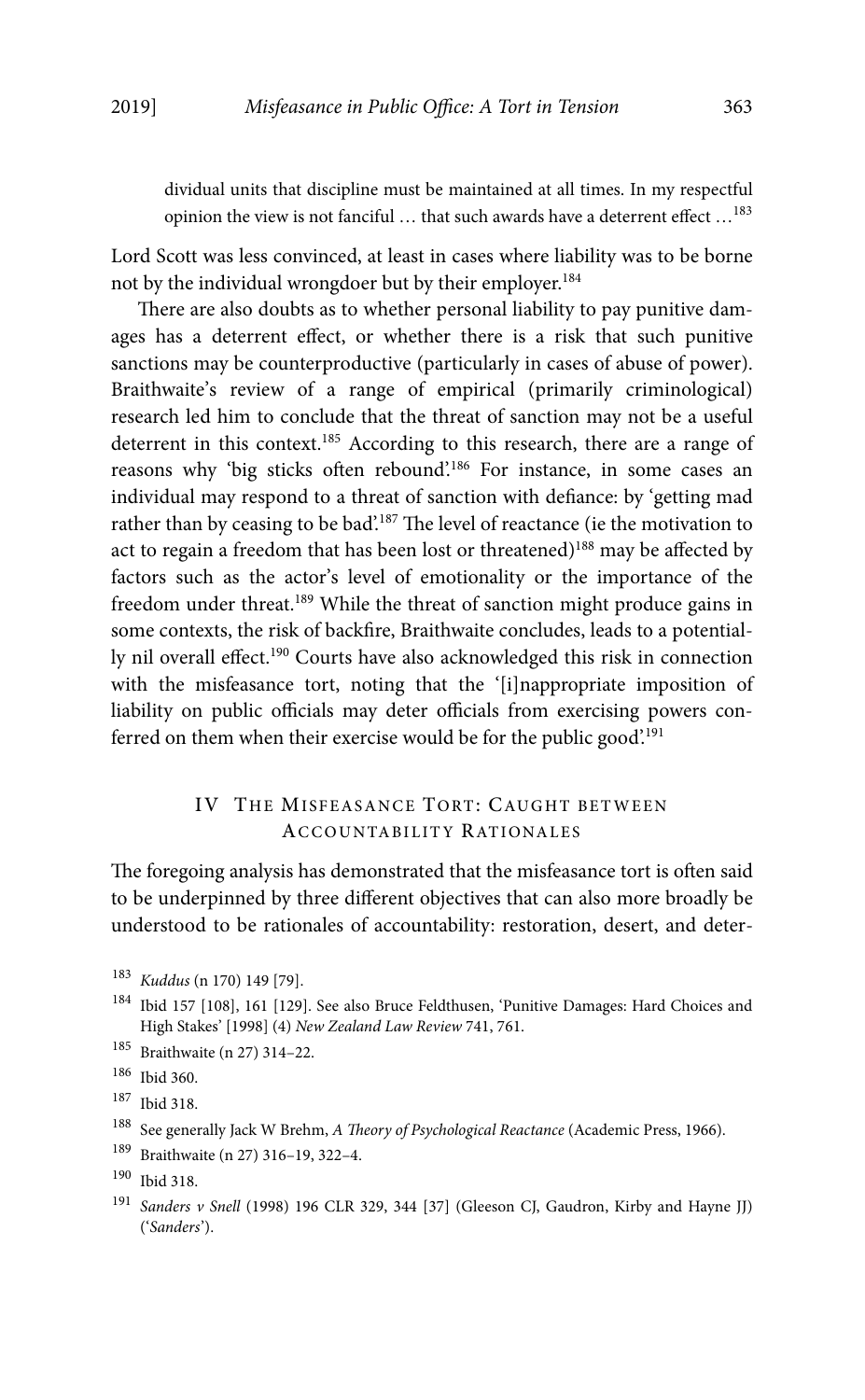rence. Because these three accountability rationales are at times in tension, the misfeasance tort reflects something of a compromise between competing positions. This is evident in the following aspects of the tort.

First, the high-grade mental element of malice places a significant restriction on a plaintiff's ability to obtain restoration. If the primary purpose of tort is to compensate loss, we might be concerned if this mental requirement contributes to low rates of success in misfeasance cases.<sup>192</sup> But the high-grade nature of this mental element is perhaps explicable when taking into account the desert rationale for accountability. Desert-oriented mechanisms are attended by notions of condemnation, stigma, and public disapproval. For this reason, we have difficulty extending punishment beyond the reaches of subjectively faulty conduct.<sup>193</sup> This reluctance is well reflected in the misfeasance tort's mental elements of intention and subjective recklessness, which apply both in relation to the impugned act itself and in relation to the harm likely to be suffered by the plaintiff. One way of viewing these mental elements is as a compromise between the primary restoration rationale and the subsidiary rationales of desert and deterrence. In Obeid, Bathurst CJ was of the opinion that the fault element strikes such a balance, noting that

an approach which requires a plaintiff to establish that they were likely to suffer harm and that the defendant was either aware of or recklessly indifferent to that risk strikes a correct balance between, on the one hand, the inappropriate imposition of liability on public officers which may deter them from exercising powers conferred on them to be exercised in the public interest, and on the other hand, the protection of persons affected by misuse or abuse of public power.194

We can also view the misfeasance tort's requirement of proof of damage as a compromise between competing rationales. If the sole concern of the tort was to condemn abuse of power (a reflection of the desert or deterrence rationales), we might say that this goal would be best served if the tort were actionable without proof of harm. Courts' insistence that damage is the gist of the action<sup>195</sup> might potentially be viewed as accommodating the restoration rationale for accountability, which is concerned with compensating harm. In

<sup>195</sup> Watkins (n 107) 410 [27] (Lord Bingham).

 <sup>192</sup> Vines (n 81) notes that between 2002 and 2010, only five of 79 pleaded misfeasance cases appear to have succeeded: at 222–3.

<sup>&</sup>lt;sup>193</sup> HLA Hart, *The Concept of Law* (Oxford University Press, 1961) 173, cited in Peter Cane, Responsibility in Law and Morality (Hart Publishing, 2002) 95.

<sup>194</sup> Obeid (n 34) 649 [157].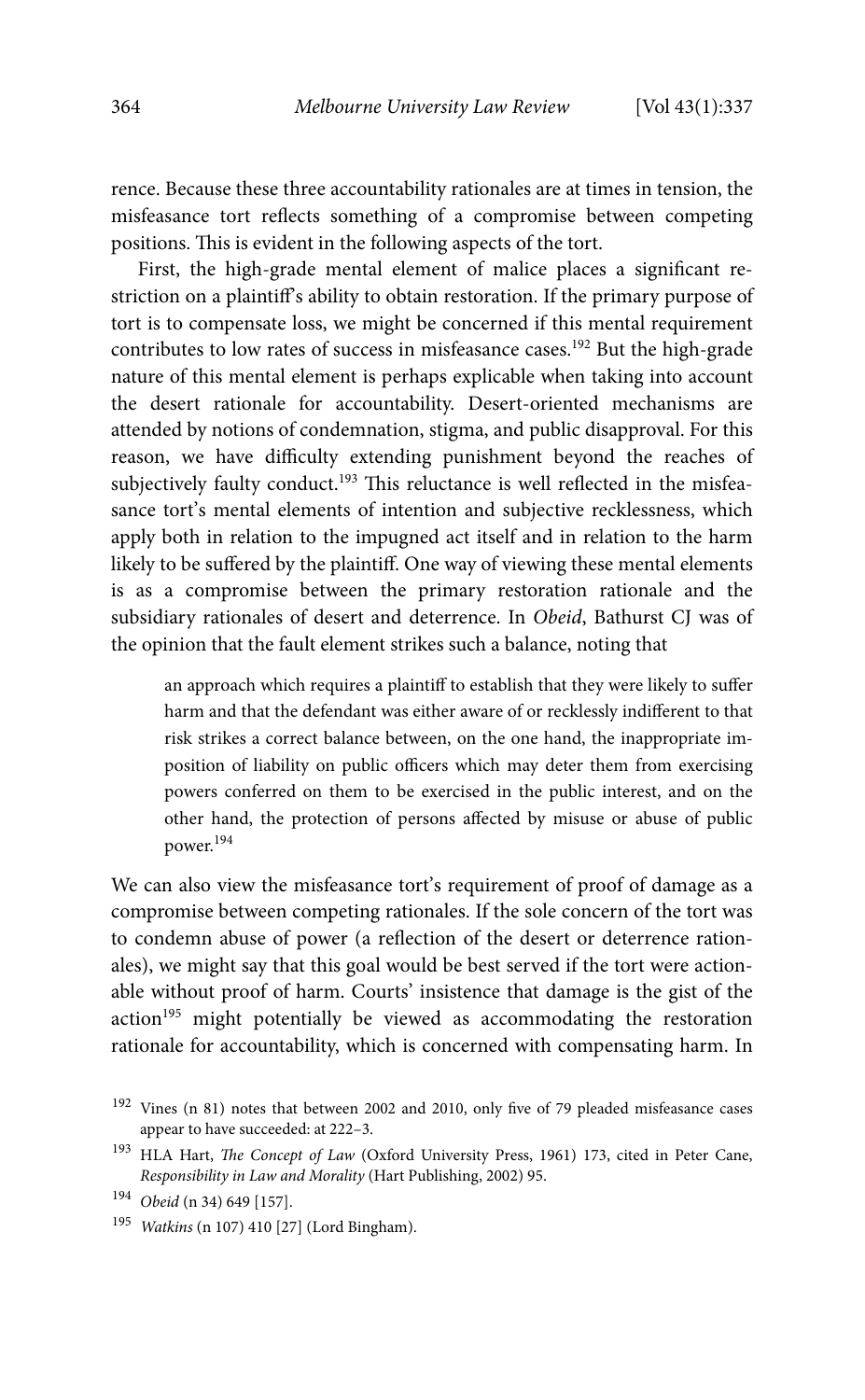Watkins, Lord Bingham confirmed that the scope of the tort ought not to be expanded beyond this reach, noting: 'I would not for my part develop the law of tort to make it an instrument of punishment in cases where there is no material damage for which to compensate.'<sup>196</sup> While making the tort actionable per se would potentially serve other plaintiff-oriented functions (eg vindication),197 this is not an intrinsic function of the restoration rationale. In this respect, we might view the desert and deterrence potential of the tort as tempered by the restoration rationale.

We might make a similar observation in relation to the availability of punitive damages, which are treated not as a freestanding head of recovery but as an extension of compensatory damages.<sup>198</sup> This means that punitive damages will be available only if compensatory damages are insufficient to facilitate punishment, and will be unavailable if the claim for compensation fails: 'If there is no host, there can not be a parasite.'199 If our core concern was to facilitate punishment of wrongdoing, we might wonder why punitive damages are not available independently of compensatory damages. Again, however, we can view the prioritisation of compensatory damages as tempering the desert rationale by reference to the restoration rationale.

The identification of the appropriate defendant in misfeasance claims also reveals a tension between rationales. It was noted above that the misfeasance tort is primarily conceived of as the personal tort of a public officer, and that the extension of the tort to encompass vicarious liability is the exception rather than the rule.<sup>200</sup> If our primary concern was to facilitate restoration of wronged parties, we might question that approach; there can be little doubt that the government is better placed than individual officials to support compensation claims.201 The preference for individual liability might instead be viewed as a reflection of the desert and deterrence rationales. Shifting liability to a government employer removes focus from the individual who engaged in the conduct warranting punishment, and there may be very real

- <sup>197</sup> See Jason NE Varuhas, 'The Concept of "Vindication" in the Law of Torts: Rights, Interests and Damages' (2014) 34(2) Oxford Journal of Legal Studies 253.
- <sup>198</sup> XL Petroleum (NSW) Pty Ltd v Caltex Oil (Australia) Pty Ltd (1985) 155 CLR 448, 468-9 (Brennan J).
- <sup>199</sup> Fatimi Pty Ltd v Bryant (2004) 59 NSWLR 678, 691 [73] (Giles JA).

 $201$  This is to say nothing about the broader question of the propriety of expanding government liability in such a fashion, which may raise issues of public resourcing and the appropriate allocation of public funds. The point here is simply a pragmatic one: the government will likely have 'deeper pockets' than an individual official.

<sup>196</sup> Ibid 409–10 [26].

<sup>200</sup> See above 348–50.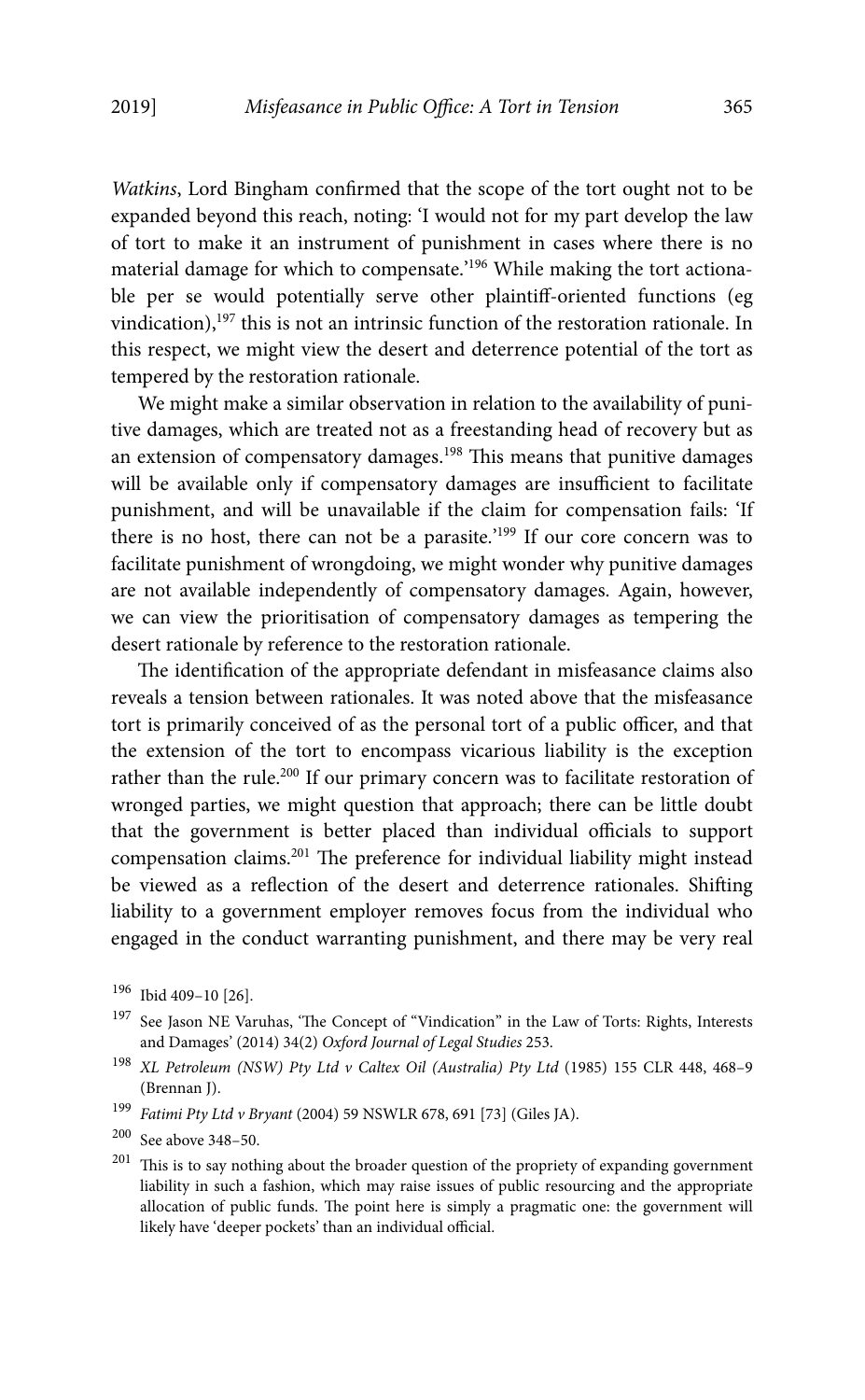doubts as to the deterrent effects of a damages award borne by an employer.<sup>202</sup> In this sense, we might view the reluctance to extend the misfeasance tort more widely into the realm of vicarious liability as a potential accommodation of these punitive rationales.<sup>203</sup>

A further area of compromise between rationales can be viewed in connection with the applicable burden of proof. Adopting the ordinary civil standard, a plaintiff in a misfeasance claim must make out their case 'on the balance of probabilities'.204 However, the nature of the allegations forming the tort's mental elements move it into more difficult terrain. Unless an official has made an admission revealing their motives in a given situation, proof of state of mind is notoriously difficult,<sup>205</sup> often becoming a matter of inference.<sup>206</sup> Courts have reiterated that the requisite state of mind to establish the misfeasance tort 'is a very serious allegation ... [that] cannot be made in a broad brush way'.207 Although the standard of proof technically remains constant (being on the balance of probabilities), the Briginshaw principle<sup>208</sup> governs proof of malicious intent.<sup>209</sup> The result is that courts will not lightly find that a public officer has acted with malice, and will prefer to adopt an inference that is favourable to the public officer against whom such a serious accusation of wrongdoing has been made.<sup>210</sup> Further, costs implications may arise following a baseless allegation of bad faith or malice, particularly in the context of the

- $203$  Nolan makes the point that the imposition of vicarious liability might serve the public law purpose of demonstrating 'that deliberate abuse of public office is intolerable behaviour for which the relevant official will be held to account': Nolan, 'Tort and Public Law' (n 1) 291–2. As positioned in this article, such a purpose might be more directly served via a corporate approach to liability: see above 346–8.
- 204 See, eg, Deputy Commissioner of Taxation v Frangieh [No 3] (2017) 321 FLR 1, 25–6 [124]–[126] (Harrison AsJ) (Supreme Court of New South Wales) ('Frangieh [No 3]'), citing Neat Holdings Pty Ltd v Karajan Holdings Pty Ltd (1992) 110 ALR 449, 449–50 (Mason CJ, Brennan, Deane and Gaudron JJ) (High Court).
- $^{205}\,$  Peter Cane, 'Mens Rea in Tort Law' (2000) 20(4) Oxford Journal of Legal Studies 533, 542.
- $206$  A v New South Wales (2007) 230 CLR 500, 521 [61] (Gleeson CJ, Gummow, Kirby, Hayne, Heydon and Crennan JJ).
- <sup>207</sup> Leinenga v Logan City Council [2006] QSC 294, [64] (Mullins J). See also Uniform Civil Procedure Rules 2005 (NSW) r 15.4.
- $208$  The case of Briginshaw v Briginshaw (1938) 60 CLR 336 is taken as having established the principle that a judge will not find that a serious allegation has been made out on the balance of probabilities unless they 'feel an actual persuasion': at 361 (Dixon J); or reach a 'comfortable satisfaction' as to that allegation: at 350 (Rich J).
- <sup>209</sup> Frangieh [No 3] (n 204) 25–6 [124]–[126] (Harrison AsJ).

<sup>202</sup> Kuddus (n 170) 157 [108] (Lord Scott).

<sup>210</sup> Ibid 26 [125].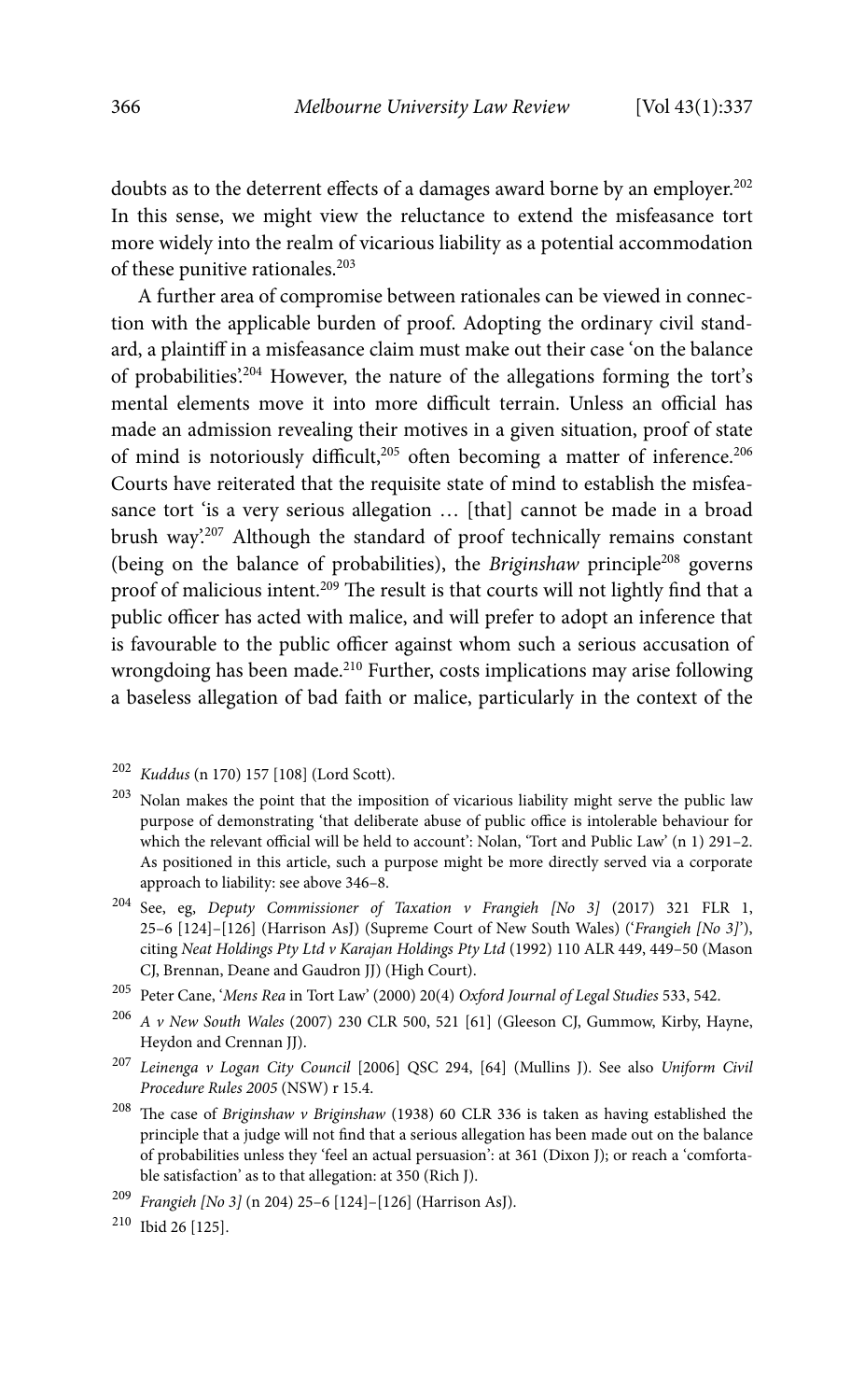exercise of public powers.<sup>211</sup> We might say, therefore, that the restoration rationale gives way to the desert rationale in connection with the burden of proof for the mental elements of the misfeasance tort.

All of these points lead us to the conclusion that the misfeasance tort reflects a compromise between various rationales, which are framed in this article as rationales for accountability. Striking an appropriate balance in this compromise is no small task, as reflected by the comments of the High Court in Sanders v Snell:

Misfeasance in public office is concerned with misuse of public power. Inappropriate imposition of liability on public officials may deter officials from exercising powers conferred on them when their exercise would be for the public good. But too narrow a definition of the ambit of liability may leave persons affected by an abuse of power uncompensated. The tort of misfeasance in public office must seek to balance these competing considerations. Not surprisingly, identifying the intention with which the public official acts has a prominent place in striking that balance.<sup>212</sup>

## V CONCLUSION

This article has presented a picture of the tort of misfeasance in public office as an accountability mechanism, analysing its structure within the framework of who is accountable to whom, for what, and how? This analysis reveals that the misfeasance tort is underpinned by three rationales (restoration, desert, and deterrence), each of which can also be understood as rationales for government accountability. Using this accountability framework, we can view the misfeasance tort as reflecting tensions between these rationales. Some tensions pull in the direction of the restoration rationale (eg the requirement of proof of damage and the prioritisation of compensatory over punitive damages), whereas others pull in the direction of the desert or deterrence rationales (eg the high-grade fault element, limits on the scope of vicarious liability, and implications of the Briginshaw principle). These tensions within the tort can be thought of as reflecting a compromise between competing goals. Building a picture of the misfeasance tort as a reflection of accountability rationales can assist in explaining some of these anomalous aspects of the tort.

<sup>&</sup>lt;sup>211</sup> See, eg, Obeid v Ipp [2017] NSWSC 271, [15]-[21] (Hammerschlag J).

<sup>212</sup> Sanders (n 191) 344 [37] (Gleeson CJ, Gaudron, Kirby and Hayne JJ).